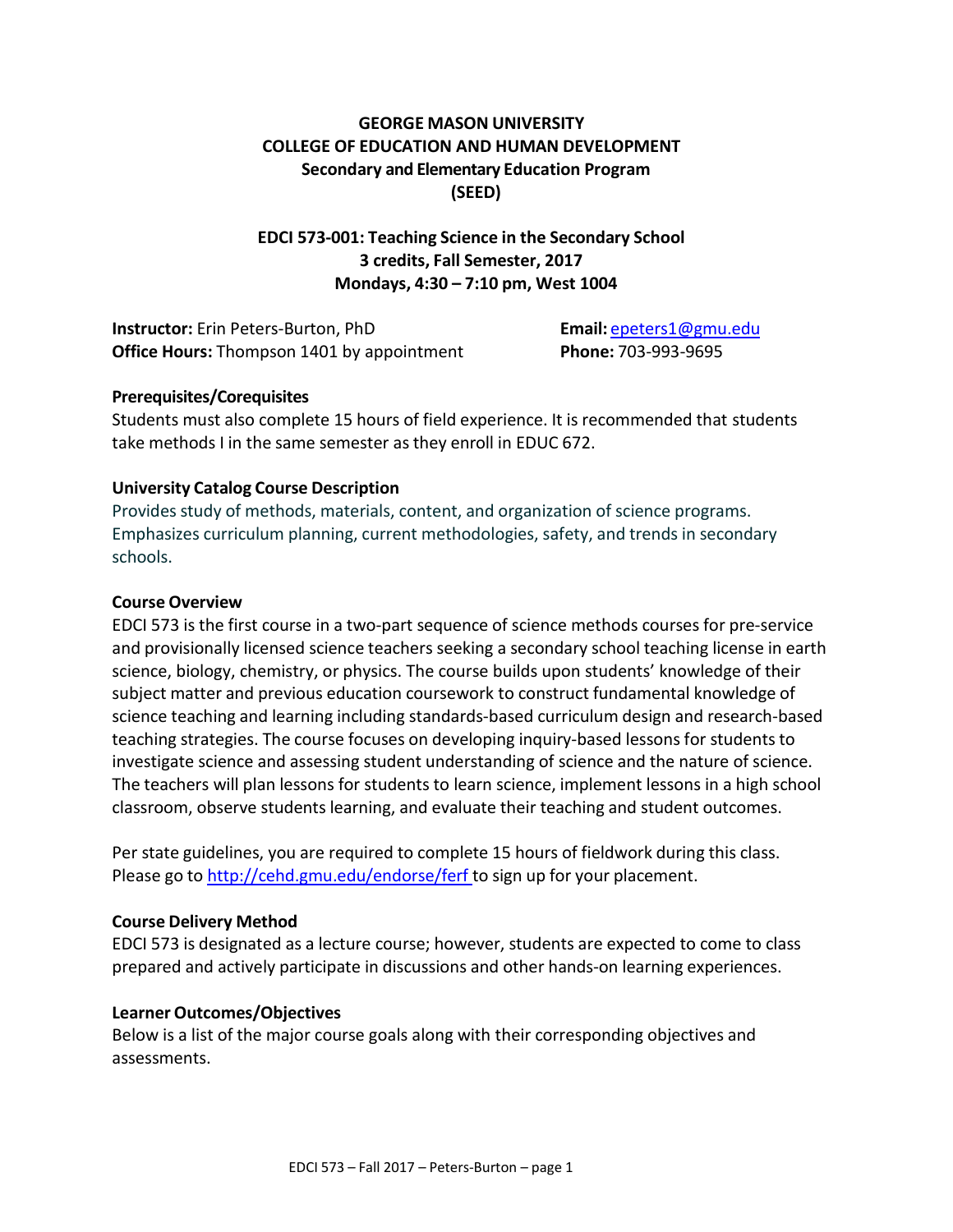Goal 1: Build a learning theory and see the value in using it for developing and implementing lessons.

| <b>Objective</b>                                                    | Assignment      |
|---------------------------------------------------------------------|-----------------|
| Students will be able to explain why a student-centered approach to | Research review |
| learning is effective                                               |                 |
| Students will be able to design lessons that clearly reflect their  | Lesson plans    |
| learning theory                                                     |                 |

Goal 2: Do science to understand how science is done.

| <b>Objective</b>                                                       | Assignment        |
|------------------------------------------------------------------------|-------------------|
| Students will be able to design lessons in which students are actively | Lesson plans      |
| engaged in hands-on science activities                                 |                   |
| Students will be able to explain the epistemic features and unique     | Nature of science |
| characteristics of science (NOS)                                       | assignment        |

Goal 3: Recognize that inquiry learning using scientific practices has inherent risks that should be identified and addressed such that students learn to do science in an ethical and safe manner.

| Objective                                                               | <b>Assignment</b> |
|-------------------------------------------------------------------------|-------------------|
| Students will be able to describe the major safety and ethical concerns | Safety assignment |
| associated with conducting science in the classroom                     |                   |
| Students will be able to describe means to reduce the potential safety  | Safety assignment |
| risks involved in conducting scientific investigations in the classroom |                   |
| while not compromising the benefit to students of conducting inquires   |                   |
| Students will be able to design lessons that clearly indicate safety    | Lesson plans      |
| concerns, ways to reduce them, and what to do when accidents            |                   |
| happen                                                                  |                   |

Goal 4: Develop an understanding of how inquiry can develop both scientific thinking and content knowledge.

| <b>Objective</b>                                               | Assignment   |
|----------------------------------------------------------------|--------------|
| Students will be able to develop inquiry-based lessons that    | Lesson plans |
| incorporate scientific practices and advance students' content |              |
| knowledge                                                      |              |

Goal 5: Understand how to develop effective lessons and units with backwards design.

| Objective                                                                | <b>Assignment</b> |
|--------------------------------------------------------------------------|-------------------|
| Students will be able to use the basic organization of backwards         | Lesson plans      |
| design to develop a lesson plan                                          |                   |
| Students will be able to write measureable objectives                    | Lesson plans      |
| Students will be able to design teaching activities that support student | Lesson plans,     |
| achievement of measureable objectives                                    | microteaching     |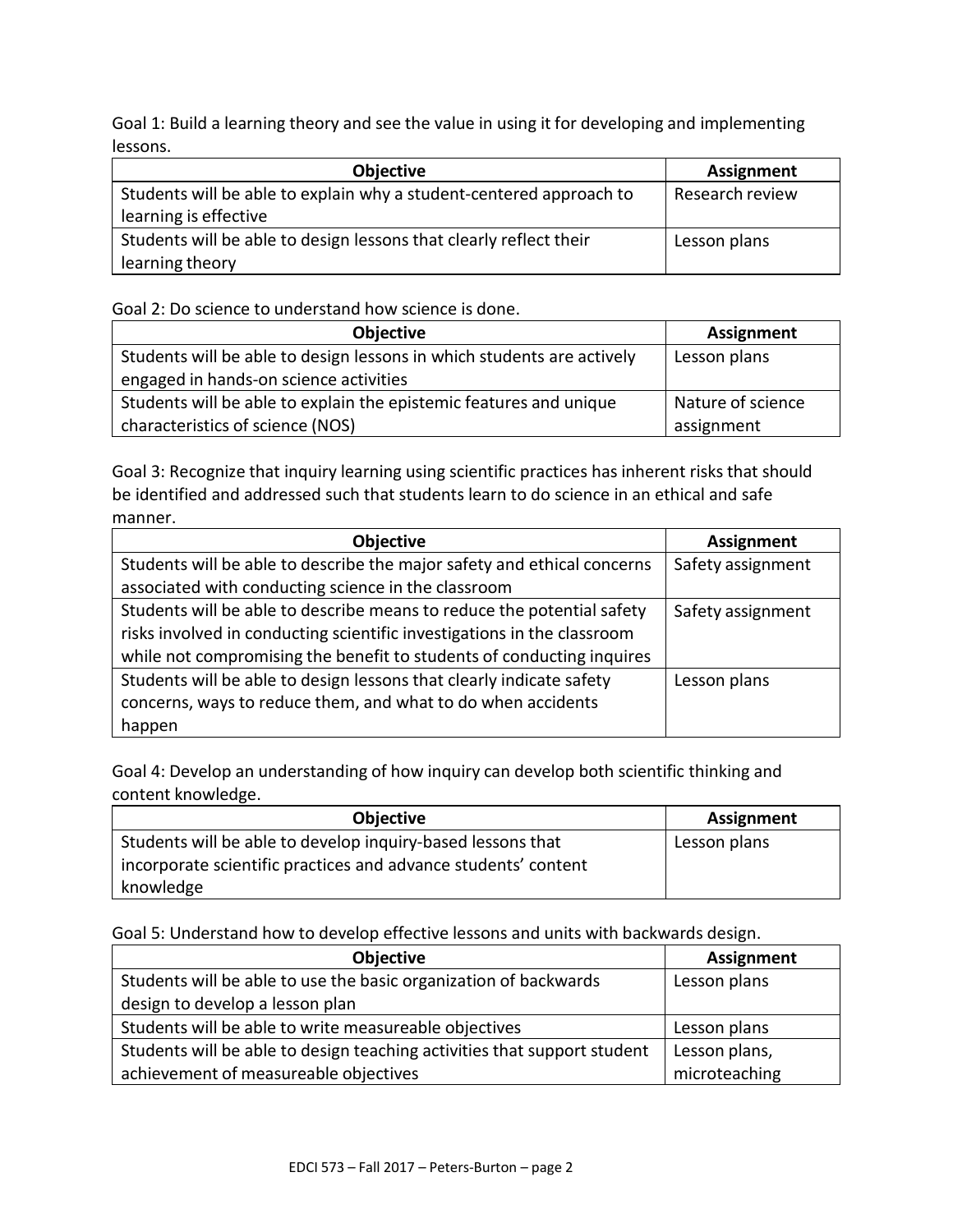| Students will be able to design assessments that evaluate student | $\perp$ Lesson plans, |
|-------------------------------------------------------------------|-----------------------|
| achievement of measureable objectives                             | microteaching         |

Goal 6: Develop skills as reflective practitioners.

| <b>Objective</b>                                                    | <b>Assignment</b> |
|---------------------------------------------------------------------|-------------------|
| Students will be able to effectively examine classrooms using their | Field experience  |
| learning theory as a lens and student behavior, engagement, and     | paper             |
| learning (when possible) as evidence                                |                   |
| Students will be able to examine and use assessment data to reflect | Microteaching     |
| upon and improve their lessons                                      |                   |

## **Professional Standards**

The course focuses on the teaching of science as called for by the state and national science standards and as outlined by the National Council for Accreditation of Teacher Education (NCATE), the National Science Teachers Association (NSTA), and the Interstate New Teacher Assessment and Support Consortium (INTASC). EDCI 573 builds a repertoire of science teaching and assessment strategies to facilitate student learning.

The pre-service and provisionally licensed teacher will:

- Build a repertoire of science teaching and assessment strategies by reading, writing, observing, participating in, and reflecting on the teaching and learning of science; RESEARCH-BASED PRACTICE; SPA STANDARDS 1, 3, 5, 6, 8, 10
- Develop strategies to help students become scientifically literate, think critically and creatively, understand the nature of science, and see the importance of science as a way of knowing; ETHICAL LEADERSHIP; INNOVATION; SPA STANDARDS 2, 3, 4
- Plan standards-based (local, state, and national) units of science study including daily lesson plans for students that reflect research in effective science teaching and learning; RESEARCH-BASED PRACTICE; SPA STANDARD 5, 6, 8, 10
- Construct science lessons that include alignment of objectives, activities, and assessments that address the needs of a variety of student populations including English language learner, special needs students, and gifted and talented students; ETHICAL LEADERSHIP; SPA STANDARDS 8, 10
- Learn about science laboratory safety and plan teaching activities that highlight safety; ETHICAL LEADERSHIP; SPA STANDARD 9
- Work collaboratively with peers to teach and discuss science and science teaching. COLLABORATION; SPA STANDARD 10
- Incorporate environmental sustainability into teaching paradigms and into daily life. SOCIAL JUSTICE; SPA STANDARD 4

#### **Required Texts**

Llewellyn, D. J. (2013). *Teaching high school science through inquiry and argumentation*, *2nd edition*. Thousand Oaks, CA: Corwin Press. ISBN: 978-1-4522-4445-7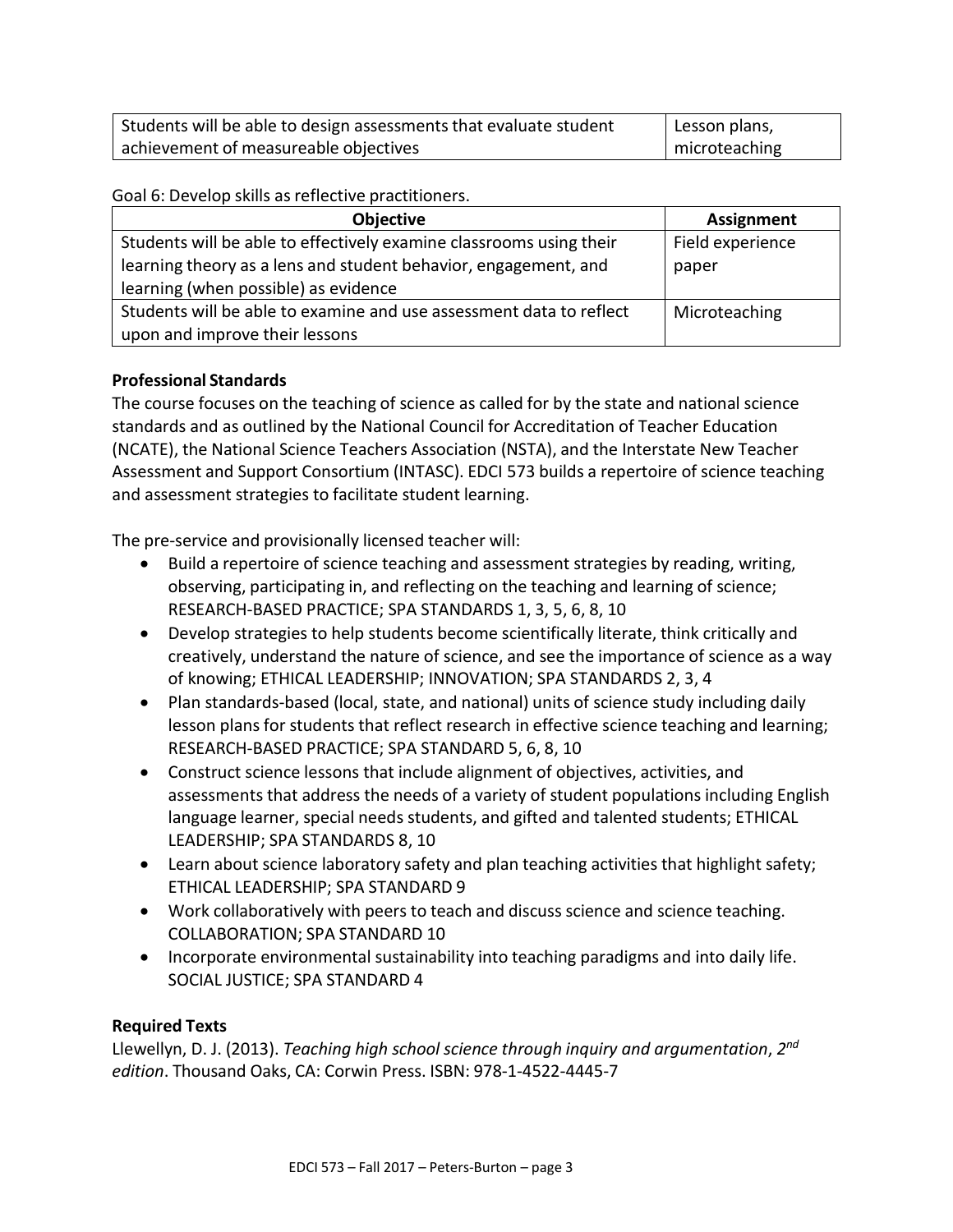The online site for this course can be found at [http://mymasonportal.gmu.edu.](http://mymasonportal.gmu.edu/) Students are expected to routinely check the online course portal for supplemental information, readings, etc.

# Recommended Online Readings

- Achieve, (2013). Next Generation Science Standards (2013). Achieve, Inc. <http://www.nextgenscience.org/next-generation-science-standards>
- Commonwealth of Virginia (2010). *Standards of Learning for Virginia Public Schools.* Richmond, Virginia. <http://www.doe.virginia.gov/testing/index.shtml>
- Commonwealth of Virginia (2003). *Science Standards of Curriculum Framework Guides.* [http://www.pen.k12.va.us/VDOE/Instruction/sol.html#science](http://www.pen.k12.va.us/VDOE/Instruction/sol.html%23science)
- National Research Council (1996). *National science education standards*. Washington, DC: National Academy Press. [http://www.nap.edu/openbook.php?record\\_id=4962](http://www.nap.edu/openbook.php?record_id=4962)
- American Association for the Advancement of Science (1993). *Benchmarks for Science Literacy*[.http://www.project2061.org/tools/benchol/bolframe.htm](http://www.project2061.org/tools/benchol/bolframe.htm)
- McComas, W. F. (1998). *The principle elements of the nature of science: Dispelling the myths.* <http://coehp.uark.edu/pase/TheMythsOfScience.pdf>
- Peters, E. E. (2006). *Why is teaching the nature of science so important?* <http://www.vast.org/content/File/v1n1/linkedwhole.pdf>
- Dagher, Z. R. & Erduran, S. (2017). Abandoning patchwork approaches to nature of science in science education. Canadian Journal of Science, Mathematics, and Technology Education, 17(1), 46-52.<http://dx.doi.org/10.1080/14926156.2016.1271923>
- American Chemical Society (2007). *Educators & Students page.* <http://www.chemistry.org/portal/a/c/s/1/educatorsandstudents.html>
- American Chemical Society (2003). *Safety in Academic Chemistry Laboratories Accident Prevention for Faculty and Administrators*. (800 227-5558) Free single copies or online: [http://membership.acs.org/c/ccs/pubs/sacl\\_faculty.pdf](http://membership.acs.org/c/ccs/pubs/sacl_faculty.pdf)
- U.S. Government Printing Office (2007). *Code of Federal Regulations.* <http://www.gpoaccess.gov/cfr/index.html>
- U.S. Department of Labor (2007). *Occupational Health and Safety Administration.* <http://www.osha.gov/>
- American National Standards Institute (2007). *American National Standards Institute Homepage.* <http://www.ansi.org/>
- Maryland Public Schools(2007). *Legal Aspects of Laboratory Safety.* <http://mdk12.org/instruction/curriculum/science/safety/legal.html>

# Other Recommended Readings

- Barnekow, D. J. (1998). *Graphic organizers for science.* Portland, ME: J. Weston Walsh.
- Bybee, R. W., Powell, J. C., & Trowbridge, L. W. (2008). *Teaching secondary school science: Strategies for developing scientific literacy.* Upper Saddle River, NJ: Pearson.
- Cothron, J. H., Giese, R. N., Rezba, R. J. (2005). *Students and research*. Dubuque, Iowa: Kendall/Hunt.
- Froschauer, L., & Bigelow, M. L. (2012). *Rise and shine: A practical guide for the beginning science teacher*. Arlington, VA: NSTA Press.
- Hassard, J. (2005). *The art of teaching science: Inquiry and innovation in middle school and high school.* New York: Oxford University Press.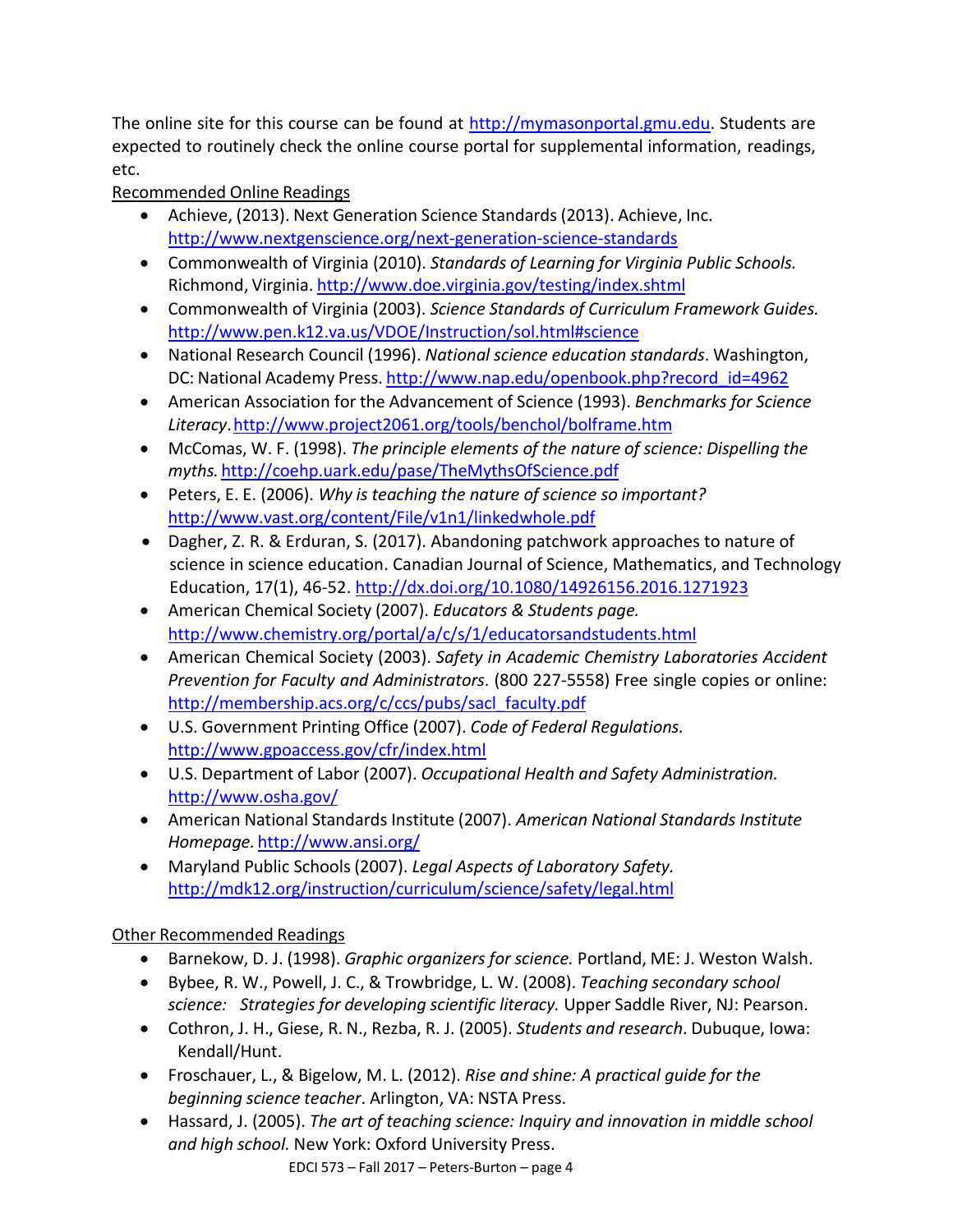• Haysom, J., & Bowen, M. (2010). *Predict, observe, explain: Activities enhancing scientific*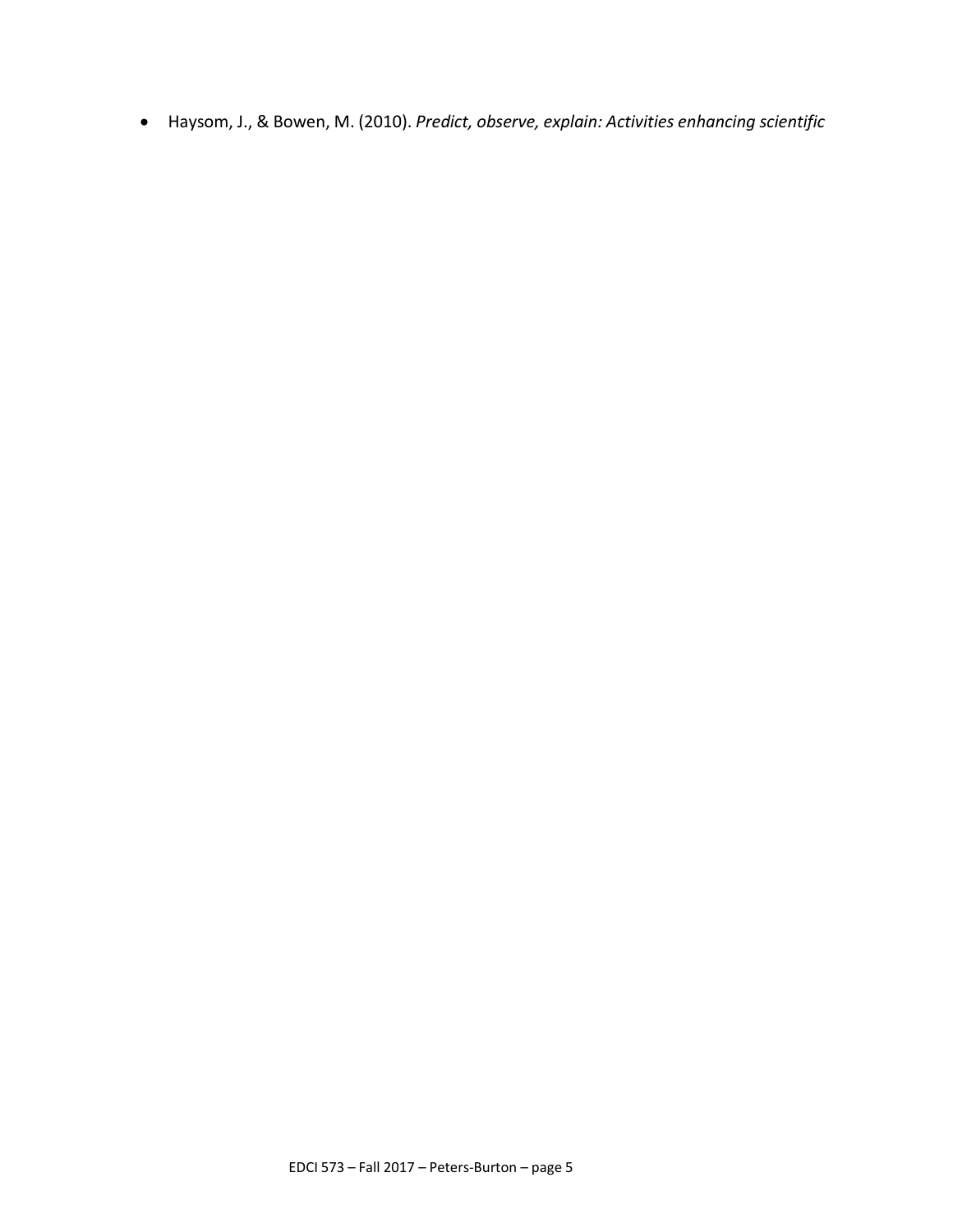*understanding*. Arlington, VA: NSTA Press.

- Johnson, D. W. & Johnson R. T. (1999). *Learning together and alone: Cooperative, competitive, and individualistic learning.* Boston: Allyn and Bacon.
- Kagan, S. (1994). *Cooperative learning.* San Clemente, CA: Resourcesfor Teachers, Inc.
- Keely, P. (2008). *Science formative assessment: 75 practical strategies for linking assessment, instruction, and learning.* Arlington, VA: National Science Teacher Association Press.
- National Research Council. (2005). *How students learn: Science in the classroom.* Washington, DC: The National Academies Press.
- O'Brien, T. (2010). *Brain-powered science: Teaching and learning with discrepant events*. Arlington, VA: NSTA Press.
- Pinto, L. E. (2013). *From discipline to culturally responsive engagement: 45 classroom management strategies*. Thousand Oaks, CA: Corwin Press.
- Ritchhart, R., Church, M. & Morrison, K. (2011). *Making thinking visible: How to promote engagement, understanding, and independence for all learners*. San Francisco: Jossey-Bass.
- Slavin, R. E. (1995). *Cooperative learning.* Boston: Allyn and Bacon.
- Wiggins, G. & McTighe, J. (1998). *Understanding by design.* Alexandria, VA: Association for Supervision and Curriculum Development.
- Wong, H. K., & Wong. R. T. (2009). *The first days of school: How to be an effective teacher (4th ed.)*. Mountain View, CA: Wong Publications.

#### **Course Performance Evaluation**

Students are expected to submit all assignments on time in the manner outlined by the instructor (e.g., Blackboard, Tk20, hard copy).

#### Assignments

Science education research shows that frequent assessment of small amounts of material is most effective for learning science. Therefore, in this class formal and informal assessment will be continuously provided on assignments and class activities. Assessment is a two-way communication loop that informs both learning and teaching. All written assignments must be submitted through Blackboard or Tk20 as indicated. General formatting includes 1" margins, double-spacing, and Times New Roman (or equivalent) font.

| <b>Assignment</b>                      | <b>Points</b> | Due Date           |
|----------------------------------------|---------------|--------------------|
| <b>Research Review</b>                 | 10            | September 25       |
| Nature of Science Assignment (PBA)     | 10            | October 9          |
| Lesson Critique and Revision           | 20            | October 23         |
| Safety Assignment (PBA)                | 10            | November 13        |
| Original Lesson (Draft Due November 6) | 20            | December 11        |
| Microteaching and Reflection           | 20            | December 11        |
| Field Experience Paper                 | 10            | December 11        |
| Professionalism                        | 10            | <b>All Classes</b> |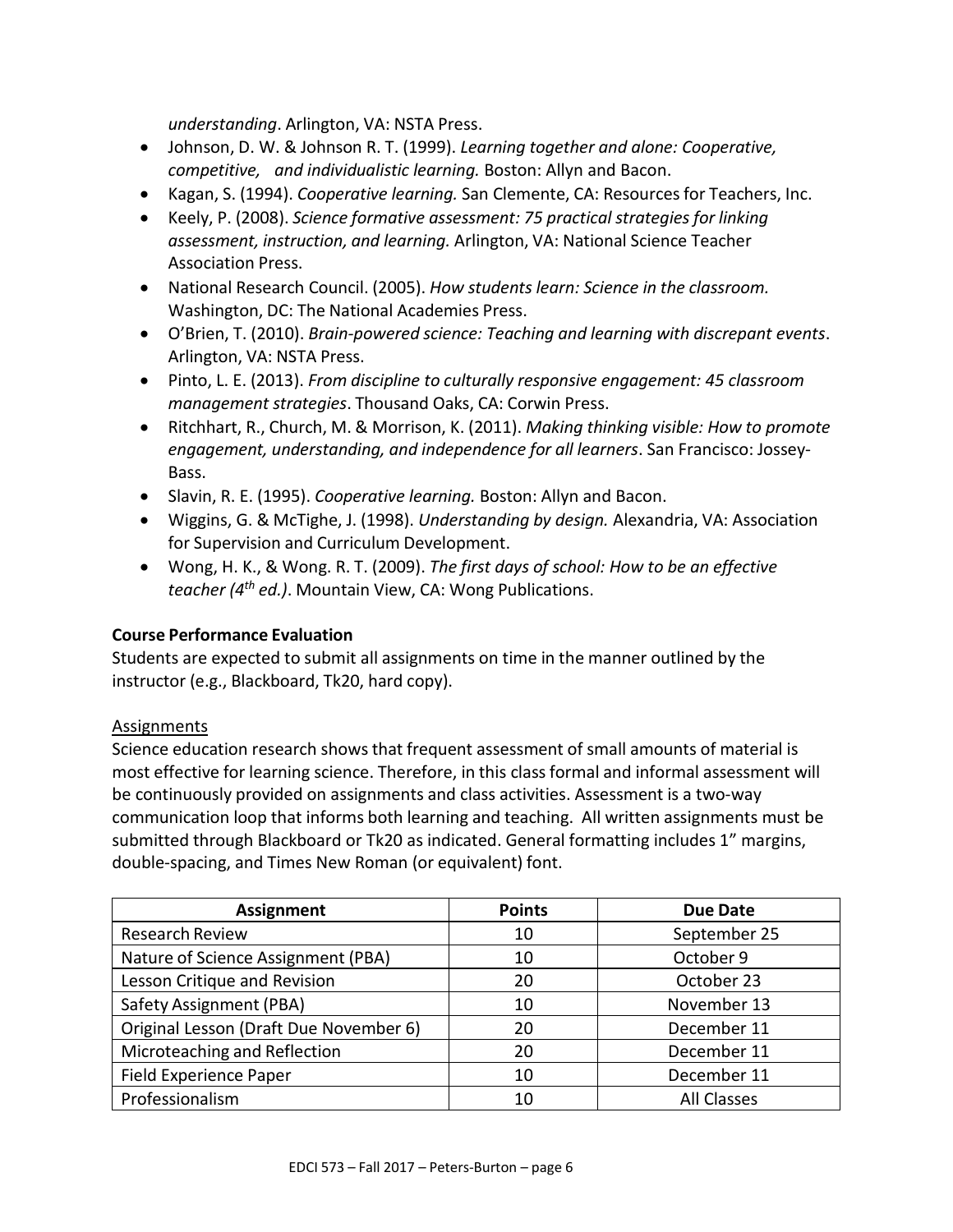| . .<br>. |
|----------|
|----------|

## *Nature of Science Assignment (PBA):*

During the early part of the semester, you will be involved in doing scientific investigations. For this assignment, you will provide a written reflection (1) highlighting how your experiences have assisted you in addressing the core science ideas listed below, (2) describing how you used the science practices listed below, and (3) explaining how you might apply scientific inquiry in your classroom in order to teach a science concept. This assignment must be submitted via Tk20. The rubric can be found at the end of the syllabus.

## *Nature of Science Ideas*

- 1. Science cannot answer all questions.
- 2. Science employs multiple methods and types of reasoning that share many common factors, habits of mind, and norms.
- 3. Science produces, demands, and relies on empirical evidence.
- 4. Scientific knowledge istentative, durable, and self-correcting.
- 5. Laws and theories are related but distinct kinds of scientific knowledge and play central roles.
- 6. Science is a creative endeavor.
- 7. Social, historical, and cultural factors play a role in the construction of scientific knowledge.
- 8. Science and technology are not the same but impact one another.
- 9. Science has a subjective element.

#### *Science and Engineering Practices*

- 1. Asking questions/defining problems
- 2. Developing and using models
- 3. Planning and carrying out investigations
- 4. Analyzing and interpreting data
- 5. Using mathematics and computational thinking
- 6. Constructing explanations/designing solutions
- 7. Engaging in argument from evidence
- 8. Obtaining, evaluating, & communicating information

#### *Research Review:*

For this assignment, identify three peer-reviewed research articles related to student-centered and inquiry-based science teaching. Relevant articles can be found via Google Scholar [\(http://scholar.google.com\)](http://scholar.google.com/) and/or the Mason library search engine [\(http://library.gmu.edu\)](http://library.gmu.edu/). You will then write a review of the articles, including (1) a description of the research questions, participants, methodology, and measures, (2) a synopsis of the findings, and (3) a discussion of how the findings can/should influence your classroom practice. Be sure to provide APA citations for each article. Submit the assignment via Blackboard.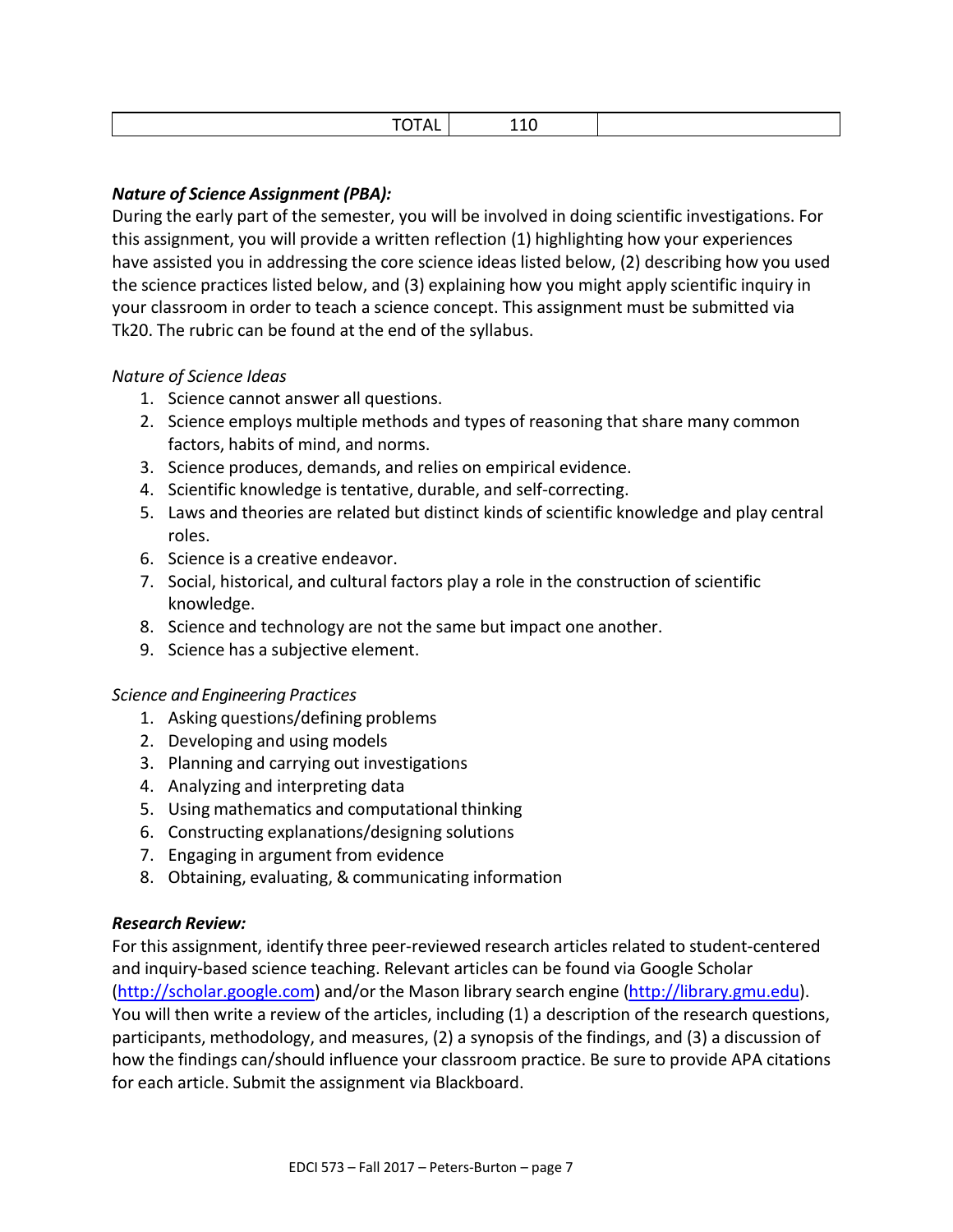## *Lesson Critique and Revision:*

Many of your best lessons will come from colleagues, websites, or other resources. However, it is critical that you customize these activities to your own style, purpose, students, and – most importantly – teaching philosophy. For this assignment, you will find a lesson plan from your licensure area, critique it with the provided form, and then improve it to more closely align with best practices. Submit the original and revised lessons as well as the critique form via Blackboard.

## *Safety Assignment (PBA):*

A safety plan is necessary for the health and safety of your students and yourself, as well as for legal reasons. For this assignment, you will design a science safety plan, which will include (1) a list of safety rules/procedures relevant to your subject area, (2) a one-page (front and back, if necessary) safety contract that must be signed and dated by parents and students, (3) an evaluation of a science lesson for safety issues, (4) an engaging, safety-related assignment that teaches students the importance of safety, and (5) active maintenance of safety equipment in the classroom. This assignment must be submitted via Tk20. The rubric can be found at the end of the syllabus.

## *Original Lesson:*

It is important that teacher candidates demonstrate their ability to design an effective lesson plan with specific, performance-based learning objectivesthat meet the learning needs of their students. Lesson planning can be guided by four basic questions: (adapted from Spencer, 2003, p. 251).

- 1. Who am I teaching? The number of learners, their academic level and prior knowledge.
- 2. What am I teaching? The content or subject, the type of learning (knowledge, skills, behaviors).
- 3. How will I teach it? Teaching models, learning strategies, length of time available, materials, technology resources, differentiation/modifications, etc.
- 4. How will I know if the students understand? Informal and formal assessments, formative and summative, higher order questioning techniques, feedback from learners, etc.

You might also want to ask:

- What do students know already?
- Where have students come from and what are they going on to next?
- How can I build in sufficient flexibility cope with emergent needs?

A lesson plan must be developed for each teaching session. During the internship and when teaching new content or grade levels, your lesson plans will be detailed. As you gain pedagogical content knowledge and are proficient, your lesson planning becomes less detailed. Part of the planning process includes considering the following tasks:

- list content and key concepts, (research more if needed)
- define your aims and identify specific learning outcomes or objectives
- create assessments that are aligned to your specific objectives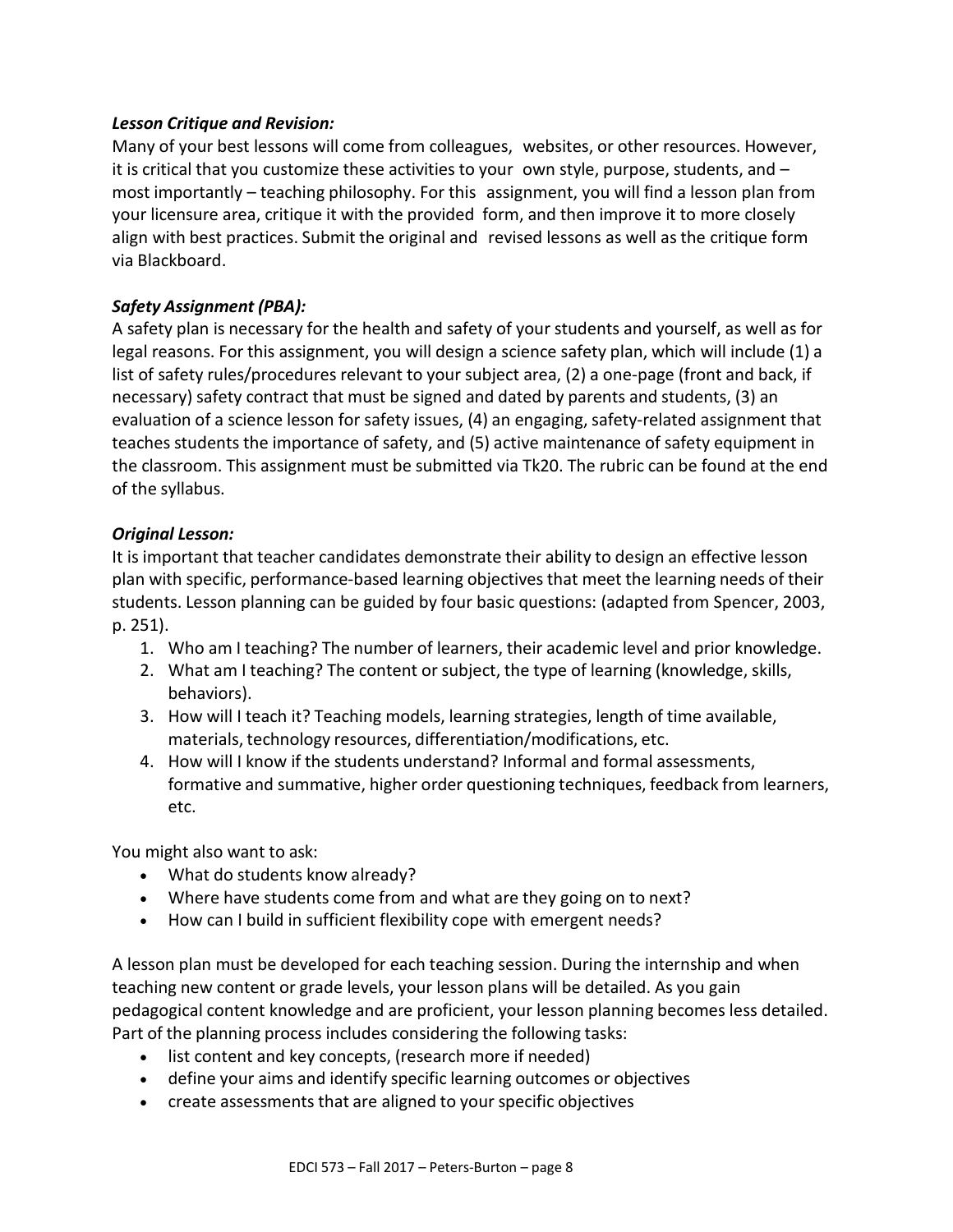- think about the structure of the lesson, pacing, and transitions
- identify adaptations/modifications/extensions needed to meet student needs
- determine "best practice" and learning strategies aligned to the learning outcomes
- identify learning resources and support materials

For this assignment, you will write an original lesson that aligns with best practices. The lesson should be designed for 90 minutes of instruction and use the provided lesson plan template. Submit all files via Tk20. The rubric can be found at the end of the syllabus.

## *Microteaching and Reflection:*

Research showsthat the most effective teachers inform their practice by analyzing and reflecting on their teaching. Toward the end of the semester, you will teach a 45-minute lesson that you have designed with your partner(s). After teaching, you will submit a reflection about the experience via Blackboard.

#### *Prior to the day of the lesson:*

1. Identify any resources you need to teach your lesson and put in a request for what you cannot obtain to determine if it is available. Please do this at least two (2) weeks prior to the day you teach to ensure materials will be available.

#### *Day of the lesson:*

- 2. Give a one-minute overview in which you will describe to the class the setting of this lesson (subject, grade level, standards, and objectives).
- 3. For the remainder of the time, you will engage your classmates in an **inquiry lesson** that teaches both specific science concepts and nature of science ideas.
- 4. Be sure to conduct a **formative assessment** so you have data to determine whether or not students achieve the objectives.

## *After the lesson:*

- 5. Examine the formative assessments, summarizing the results and determining from this data whether the objectives were achieved.
- 6. Write a 5-page paper that examines what happened during your lesson, focusing on how the activities might have influenced student learning (positively and negatively). The paper should be organized as follows:
	- a. Identify the assessments used during lesson to evaluate the lesson objectives. Describe the results of the assessments of these objectives (e.g., percentage of the students achieved each objective).
	- b. Examine the lesson in detail to determine what happened in the classroom that might have influenced the results of the assessments and what could be done to improve student achievement. Where/how could studentsthink more deeply about the objective? Where/how could they be more explicit (either as a class or individually) about what they had learned before the assessment? Further, you should conduct a critical review of the assessment as to whether it is a valid measure of the lesson objectives. Use evidence from assessments to draw your conclusions about your lesson.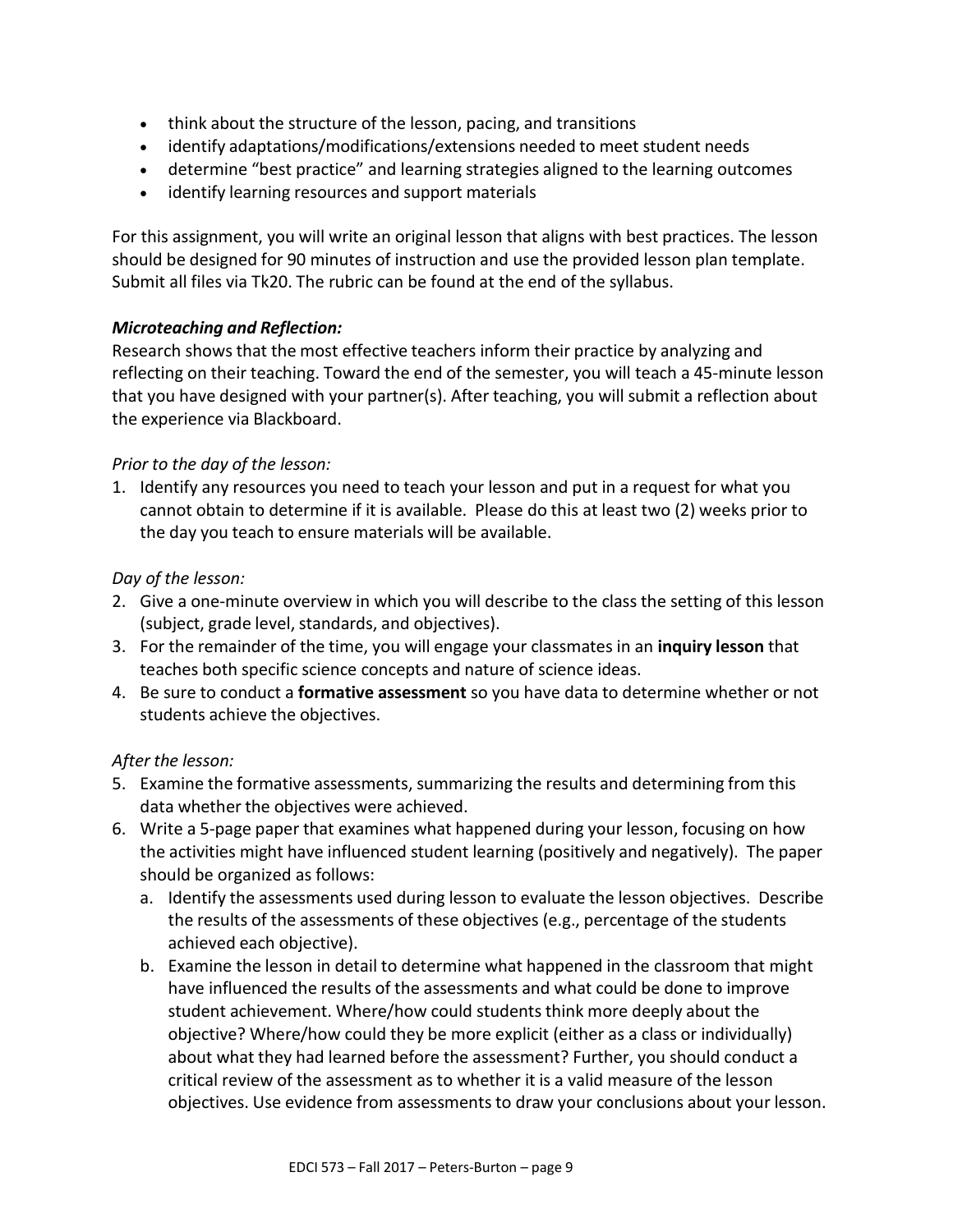c. Examine the specific actions you undertook as a teacher (mannerisms, answering questions, etc.) and categorize these into those actions that might help with student learning and those that might hinder student learning. In each category, explain how it might influence student learning.

#### *Field Experience Project:*

The purpose of the field experience is to provide you with the opportunity to (1) connect the goals of the course, science education theories, and research findings to classroom/school practice, (2) be exposed to a variety of classroom/school communities, and (3) promote critical, self-reflection about your future teaching practice.

In this course you will spend 15 hours in area classroom(s) with teachers instructing subject(s) and grade level(s) for which you are being licensed. Many of these hours will be spent observing these teachers' instruction, but you will also be expected to engage with students individually, in small groups, and in whole groups, as your mentor teacher determines. As part of this experience, you will be reflecting on how teachers design instruction to meet the needs of students and you will consider suggestions as to how you might do things similarly and/or differently.

You should spend a *minimum* of 5 days observing teachers, with each day being a *maximum* of 3 hours. The purpose of the field experience is to provide you with the opportunity to (1) connect the goals of your methods I class, education theories relevant to your subject matter, and concepts and research findings related to classroom/school practice, (2) study and begin to develop your pedagogical practices in a variety of classroom/school communities, and (3) promote critical, self-reflection about your current and future teaching practices.

Your Clinical Experience Summary Project should address all of the elements described on the Clinical Experience Observation Protocol and Critical Incidents Reflection Form:

- 1. your class's demographics
- 2. your classroom's layout and the teacher and student movements and interactions it enables or inhibits
- 3. your observations regarding your mentor teacher's and classroom's:
	- a. teaching processes and practices
	- b. student-teacher interactions
	- c. student-student interactions
	- d. teaching and learning with technology
	- e. interactions with students with special needs
	- f. interactions with diverse populations (e.g., ELLs or underrepresented racial/ethnic minority students)
- 4. critical teaching/learning incidents
- 5. burning issues/questions
- 6. "best practice" teaching tips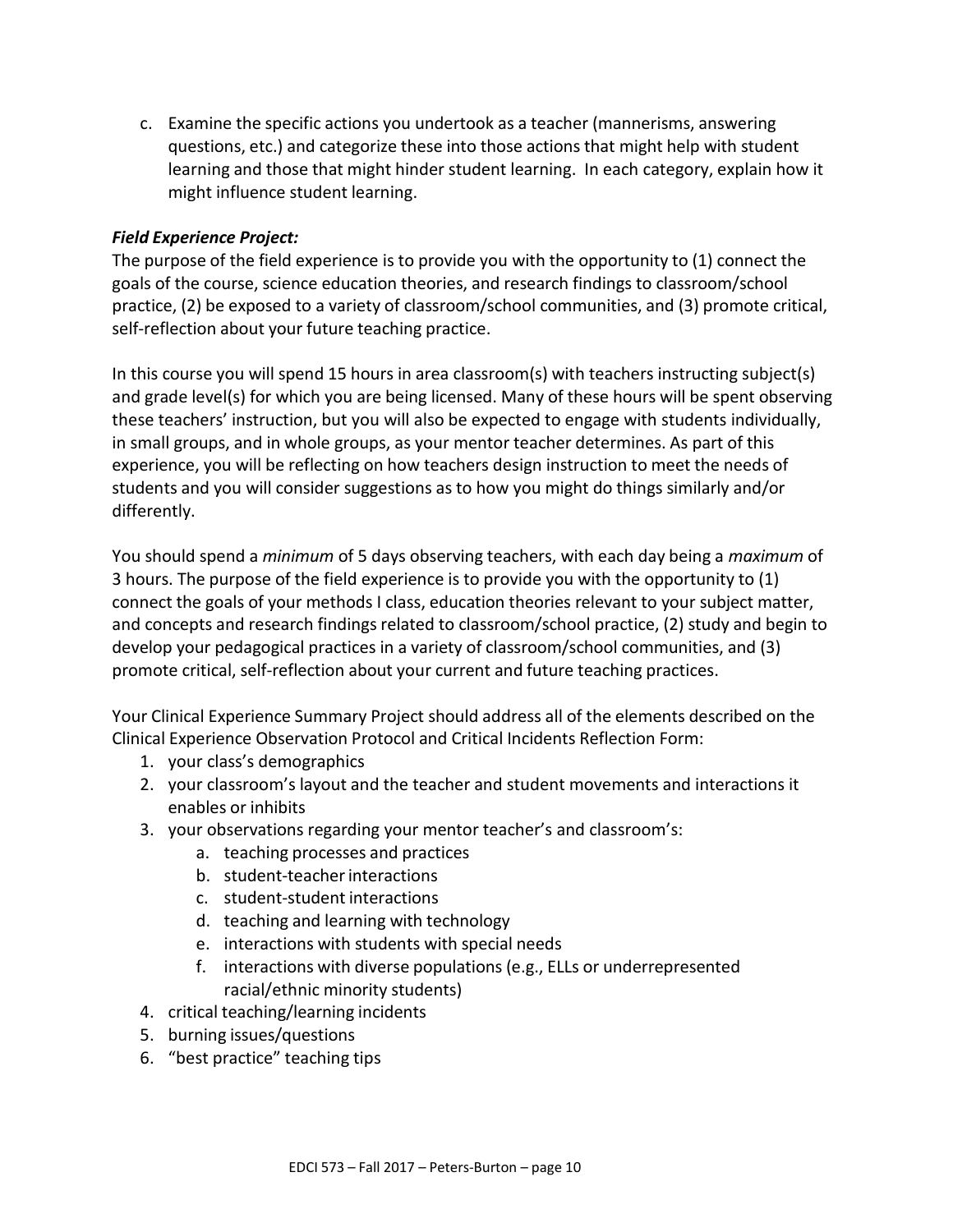Consider your Protocol and Reflection Forms as well as any other relevant data you collected and prepare your Clinical Experience Summary and Analysis Project. This report will be submitted through Blackboard and consists of 4-5 page description and analysis of what you have learned. Be sure to reflect on the intersections and tensions between what you have encountered in our Methods I class, our course readings and activities, your own school experiences in similar classes, and your clinical experience observations. Finally, detail implications of this clinical experience, what you observed, and your analyses for your future teaching practices.

*Note:* Be sure to provide the Methods I Clinical Experience Introductory Letter to your mentor teacher, and discuss expectation for hours, Observation Protocol elements, Reflection Form content, and this Summary and Analysis Project with your mentor teacher early in your clinical experience.

## *Professionalism:*

Learning depends on the active engagement of the participant and frequent checking by the instructor as to the progress of the learner. Your classmates depend on your comments to extend their learning. Preparation, attendance, and participation are necessary for each class.

## Other Requirements

Every student registered for any Secondary Education course with a required TK20 performancebased assessment (designated as such in the syllabus) must submit this/these assessment(s) **(Nature of Science**, **Safety**, and **Original Lesson Plan** assignments) to TK20 through *'Assessments'* in Blackboard (regardless of whether a course is an elective, a one-time course or part of an undergraduate minor). Failure to submit the assessment(s) to TK20 (through Blackboard) will result in the course instructor reporting the course grade as Incomplete (IN). Unless this grade is changed upon completion of the required TK20 submission, the IN will convert to an F nine weeks into the following semester.

## Grading

High quality work and participation is expected on all assignments and in class. Attendance at all classes for the entire class is a course expectation. For each unexcused absence, the course grade will be reduced by 5% points. All assignments are graded and are due at the beginning of class on the day they are due. Late assignments will automatically receive a ten percent grade reduction (one full letter grade lower).

| $A = 93 - 100\%$ | $A = 90 - 92%$  | $B+ = 88 - 89%$ | $B = 80 - 87\%$ |
|------------------|-----------------|-----------------|-----------------|
| $C = 70 - 79\%$  | $F =$ Below 70% |                 |                 |

If circumstances warrant, a written request for an incomplete must be provided to the instructor for approval prior to the course final examination date. Requests are accepted at the instructor's discretion, provided your reasons are justified and that 80% of your work has already been completed. Your written request should be regarded as a contract between you and the instructor and must specify the date for completion of work. This date must be at least two weeks prior to the university deadline for changing incompletes to letter grades.

#### **ProfessionalDispositions**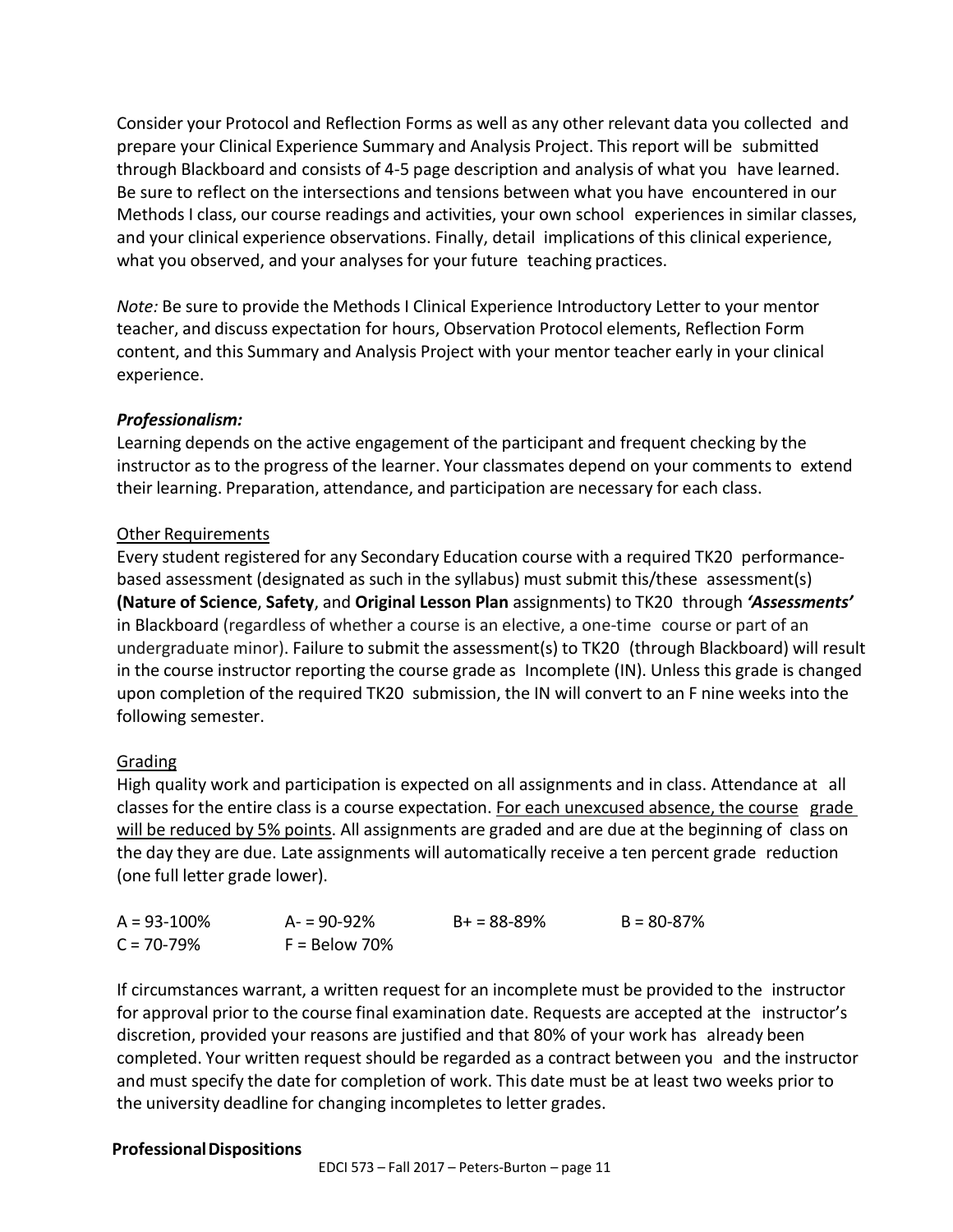Students are expected to exhibit professional behaviors and dispositions at alltimes.

#### **Course Schedule**

Faculty reserves the right to alter the schedule, as necessary, with notification to students.

| <b>Date</b>      | Topic(s)                             | <b>Reading Due</b>  | <b>Assignment Due</b>        |  |
|------------------|--------------------------------------|---------------------|------------------------------|--|
| Aug 28           | Intro to Course                      | MyMason site        |                              |  |
| Sept 4           | No class - Labor Day                 |                     |                              |  |
| Sept 11          | Go react Orientation $-4:30-5:15$    | Chapter 2, Articles |                              |  |
| Sept 18          | <b>Backwards Design</b>              | Chapter 9           |                              |  |
| Sept 25          | Assessment                           | Chapter 10          | <b>Research Review</b>       |  |
| Oct 2            | (Mis)Conceptions                     | Article             |                              |  |
| <b>Oct 10</b>    | <b>Learning Models</b>               | Chapters 3, 5       | <b>NOS Assignment</b>        |  |
| М                |                                      |                     |                              |  |
| classes          |                                      |                     |                              |  |
| meet T           |                                      |                     |                              |  |
| Oct 16           | Online class - Inquiry               | Chapters 1, 4, 6, 7 |                              |  |
| <b>Oct 23</b>    | Managing the Inquiry Classroom       | Chapters 8, 11      | Lesson Critique and Revision |  |
| <b>Oct 30</b>    | Safety                               |                     |                              |  |
| Nov <sub>6</sub> | Peer Review of Lessons               |                     | Original Lesson draft        |  |
| <b>Nov 13</b>    | NO CLASS - Planning Time             |                     | Safety Assignment            |  |
| <b>Nov 20</b>    | Microteaching                        |                     |                              |  |
| <b>Nov 27</b>    | Microteaching                        |                     |                              |  |
| Dec 4            | Microteaching                        |                     |                              |  |
| Dec 11           | NO CLASS - Remaining Assignments Due |                     |                              |  |

#### **Core Values Commitment**

The College of Education and Human Development is committed to collaboration, ethical leadership, innovation, research-based practice, and social justice. Students are expected to adhere to these principles: [http://cehd.gmu.edu/values/.](http://cehd.gmu.edu/values/)

#### **GMU Policies and Resources for Students**

*Policies*

- Students must adhere to the guidelines of the Mason Honor Code (see [http://oai.gmu.edu/the-mason-honor-code/\)](http://oai.gmu.edu/the-mason-honor-code/).
- Students must follow the university policy for Responsible Use of Computing (see [http://universitypolicy.gmu.edu/policies/responsible-use-of-computing/\)](http://universitypolicy.gmu.edu/policies/responsible-use-of-computing/).
- Students are responsible for the content of university communications sent to their Mason email account and are required to activate their account and check it regularly.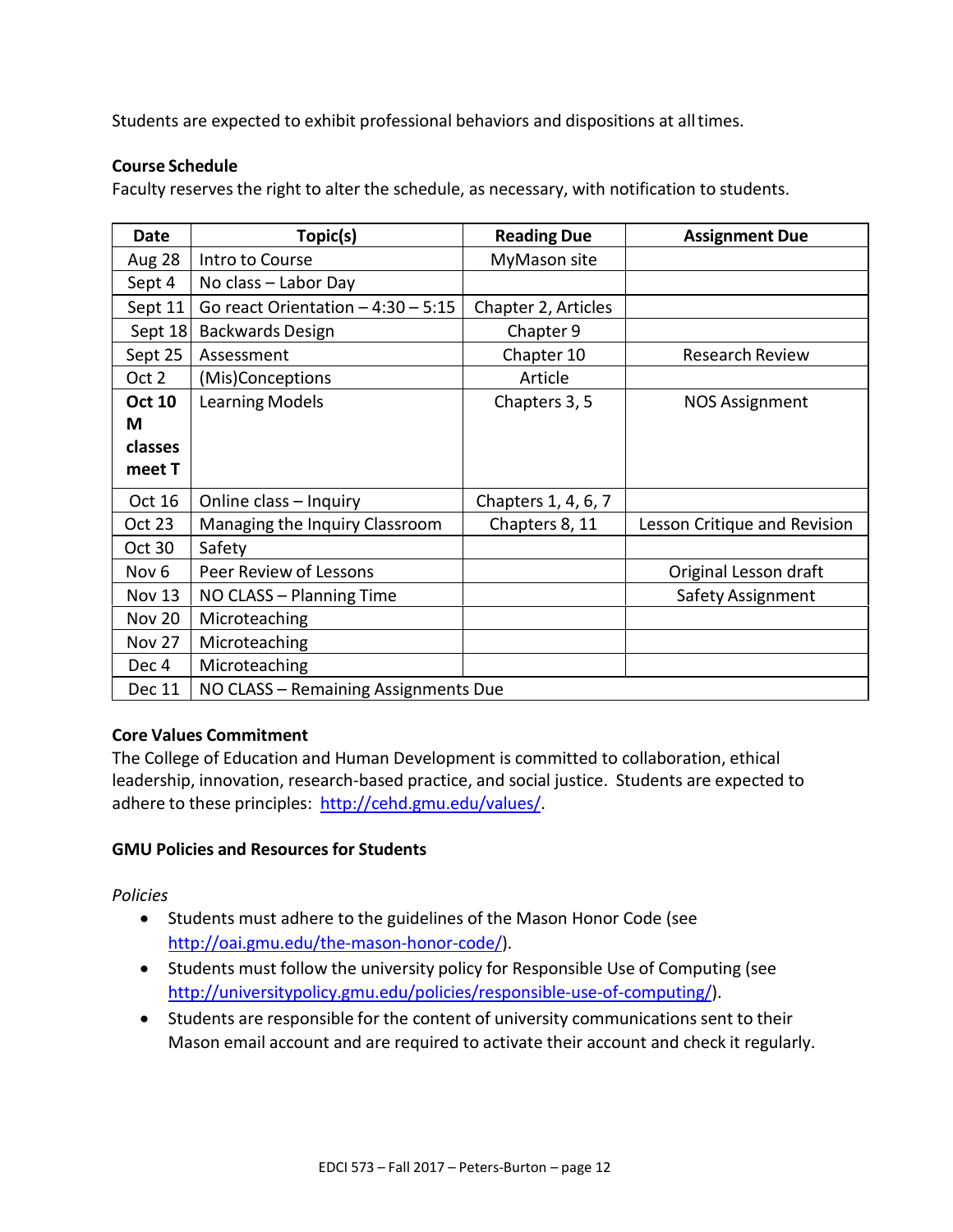All communication from the university, college, school, and program will be sent to students**solely** through their Mason email account.

- Students with disabilities who seek accommodations in a course must be registered with George Mason University Disability Services. Approved accommodations will begin at the time the written letter from Disability Services is received by the instructor (see [http://ods.gmu.edu/\)](http://ods.gmu.edu/).
- Students must follow the university policy stating that all sound emitting devices shall be silenced during class unless otherwise authorized by the instructor.

## *Campus Resources*

- Support for submission of assignments to Tk20 should be directed to [tk20help@gmu.edu](mailto:tk20help@gmu.edu) or [https://cehd.gmu.edu/aero/tk20.](https://cehd.gmu.edu/aero/tk20) Questions or concerns regarding use of Blackboard should be directed to [http://coursessupport.gmu.edu/.](http://coursessupport.gmu.edu/)
- The Writing Center provides a variety of resources and services (e.g., tutoring, workshops, writing guides, handbooks) intended to support students as they work to construct and share knowledge through writing (see [http://writingcenter.gmu.edu/\)](http://writingcenter.gmu.edu/).
- The Counseling and Psychological Services (CAPS) staff consists of professional counseling and clinical psychologists, social workers, and counselors who offer a wide range of services (e.g., individual and group counseling, workshops and outreach programs) to enhance students' personal experience and academic performance (see [http://caps.gmu.edu/\)](http://caps.gmu.edu/).
- The Student Support & Advocacy Center staff helps students develop and maintain healthy lifestyles through confidential one-on-one support as well as through interactive programs and resources. Some of the topics they address are healthy relationships, stress management, nutrition, sexual assault, drug and alcohol use, and sexual health (se[e http://ssac.gmu.edu/\)](http://ssac.gmu.edu/). Students in need of these services may contact the office by phone at 703-993-3686. Concerned students, faculty and staff may also make a referral to express concern for the safety or well-being of a Mason student or the community by going to [http://ssac.gmu.edu/make-a-referral/.](http://ssac.gmu.edu/make-a-referral/)

**For additional information on the College of Education and Human Development, please visit our website [https://cehd.gmu.edu/.](https://cehd.gmu.edu/)**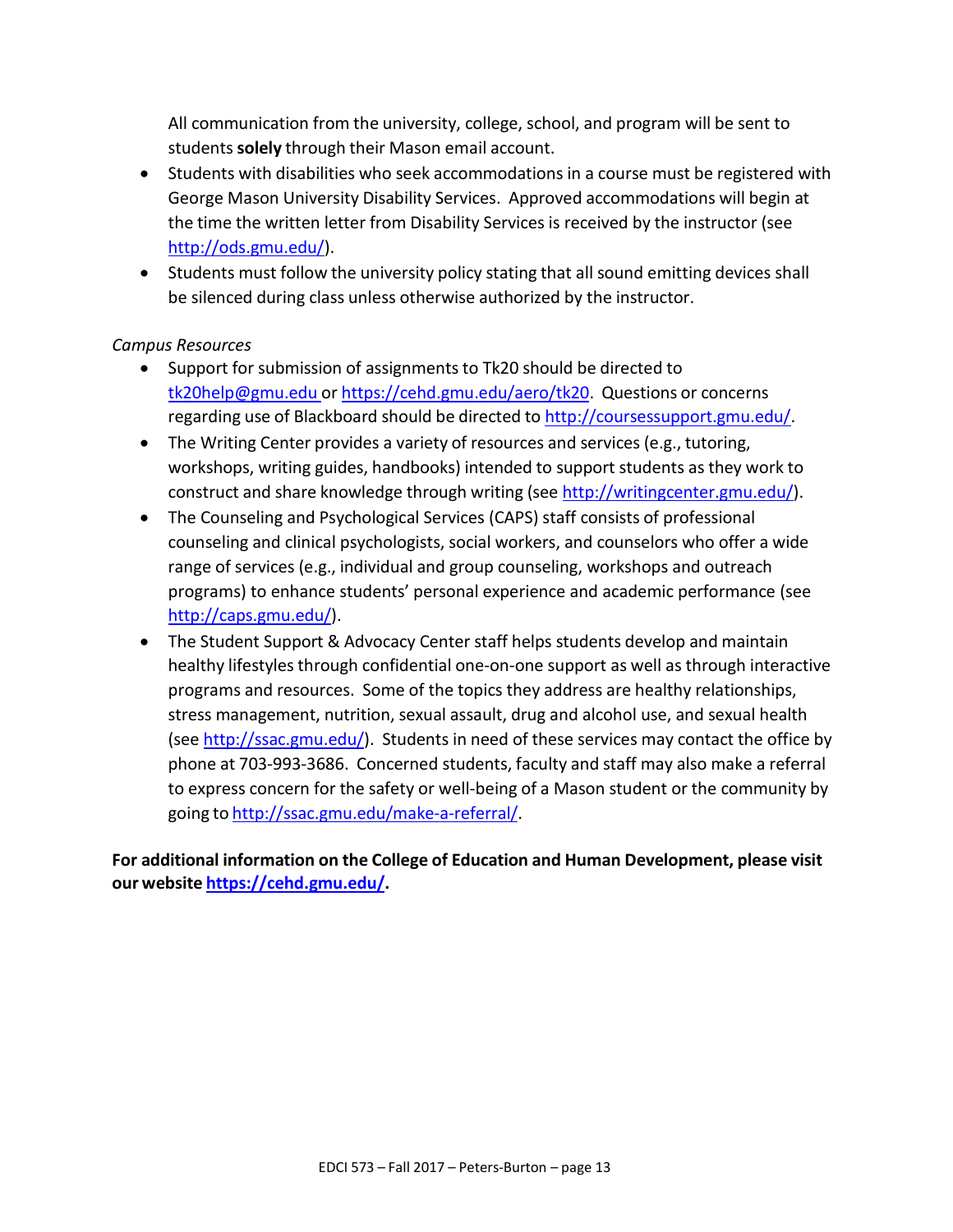# **Assignment Rubrics**

## Nature of Science Assignment (PBA)

| <b>Standard</b>                   | Accomplished                             | <b>Target</b>                        | Acceptable                      | Unsatisfactory            |
|-----------------------------------|------------------------------------------|--------------------------------------|---------------------------------|---------------------------|
| Understand                        | Product provided is                      | Product provided is                  | Product provided is             | Produce submitted         |
| research and can                  | an independent                           | a classroom                          | a classroom                     | is not an example         |
| successfully design,              | investigation in                         | assignment in                        | assignment in                   | of scientific inquiry.    |
| conduct, report,                  | which the                                | which the                            | which the                       |                           |
| and evaluate                      | candidate                                | candidate is given a                 | candidate was                   |                           |
| investigations in                 | identifies the                           | question but                         | given the question              |                           |
| science (1d)                      | question, designs                        | designed and                         | and methods for                 |                           |
|                                   | and implements                           | implemented the                      | investigating the               |                           |
|                                   | the methods for                          | methods for                          | question but                    |                           |
|                                   | investigating the                        | investigating the                    | candidate conducts              |                           |
|                                   | questions, and                           | question as well as                  | the investigation               |                           |
|                                   | reports the                              | reports on the                       | and reports on the              |                           |
|                                   | findings.                                | findings.                            | findings.                       |                           |
| Understand and                    | The mathematics                          | The mathematics                      | The mathematics                 | There are no or           |
| can successfully                  | used when                                | used when                            | used when                       | inappropriate             |
| use mathematics                   | reporting findings                       | reporting findings                   | reporting findings              | examples of               |
| to process and                    | or solving the                           | or solving the                       | or solving the                  | mathematics used          |
| report data and                   | problem are                              | problem are                          | problem were                    | to report findings        |
| solve problems in                 | appropriate and                          | appropriate and                      | largely determined              | or solve problems.        |
| their field(s) of                 | independently                            | largely determined                   | by the instructor.              |                           |
| licensure (1e)                    | determined by the                        | by the candidate.                    |                                 |                           |
|                                   | candidate.                               |                                      |                                 |                           |
| Understand the                    | Candidate fully                          | Candidate fully                      | Candidate explains              | Candidate cannot          |
| philosophical                     | explains all of the                      | explains all of the                  | the following                   | explain the               |
| tenets,                           | following aspects                        | following aspects                    | aspects of the                  | following aspects         |
| assumptions, goals,               | of the nature of                         | of NOS BUT DOES                      | nature of science               | of the nature of          |
| and values that                   | science AND                              | NOT connect them                     | in a partial or                 | science:                  |
| distinguish science               | connects them to                         | to the                               | superficial way:                | 1. science cannot         |
| from technology<br>and from other | the investigations:<br>1. science cannot | investigations:<br>1. science cannot | 1. science cannot<br>answer all | answer all                |
|                                   | answer all                               | answer all                           |                                 | questions<br>2. science   |
| ways of knowing<br>the world (2b) | questions                                |                                      | questions<br>2. science         |                           |
|                                   | 2. science                               | questions<br>2. science              | produces,                       | produces,<br>demands, and |
|                                   | produces,                                | produces,                            | demands, and                    | relies on empirical       |
|                                   | demands, and                             | demands, and                         | relies on empirical             | evidence                  |
|                                   | relies on empirical                      | relies on empirical                  | evidence                        | 3. science and            |
|                                   | evidence                                 | evidence                             | 3. science and                  | technology are not        |
|                                   | 3. science and                           | 3. science and                       | technology are not              | the same but              |
|                                   | technology are not                       | technology are not                   | the same but                    | impact one                |
|                                   | the same but                             | the same but                         | impact one                      | another.                  |
|                                   | impact one                               | impact one                           | another.                        |                           |
|                                   | another.                                 | another.                             |                                 |                           |
| Understand the                    | Candidate fully                          | Candidate fully                      | Candidate explains              | Candidate cannot          |
| processes, tenets,                | explains the                             | explains the                         | the following                   | explain the               |
| and assumptions of                | following aspects                        | following aspects                    | aspects of the                  | following aspects         |
| multiple methods                  | of the nature of                         | of NOS BUT DOES                      | nature of science               | of the nature of          |
| of inquiry leading                | science AND                              | NOT connect them                     | in a partial or                 | science:                  |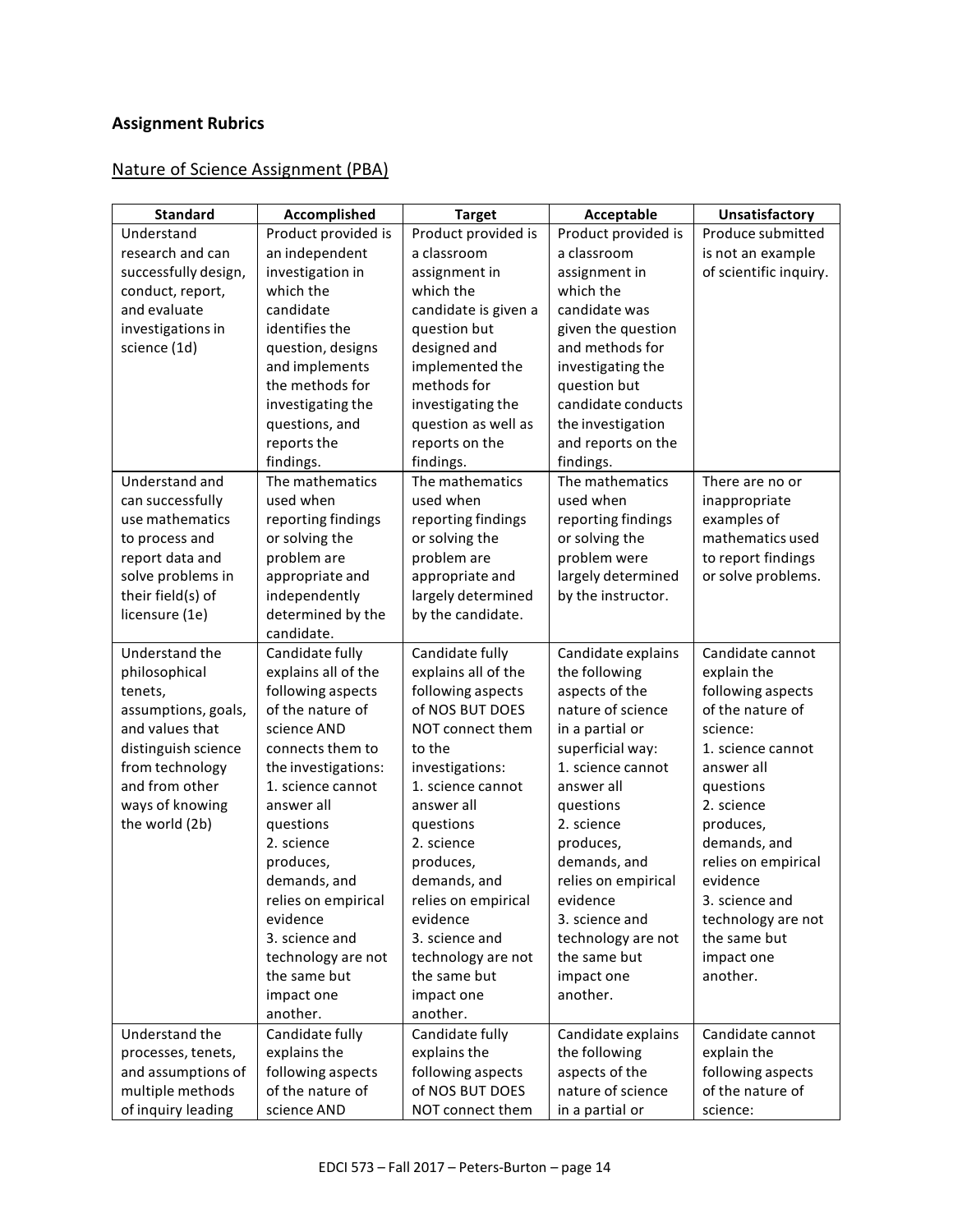| <b>Standard</b>     | Accomplished           | <b>Target</b>          | Acceptable             | <b>Unsatisfactory</b>  |
|---------------------|------------------------|------------------------|------------------------|------------------------|
| to scientific       | connects them to       | to the                 | superficial way:       | 1. Science employs     |
| knowledge (3a)      | the investigations:    | investigations:        | 1. Science employs     | multiple methods       |
|                     | 1. Science employs     | 1. Science employs     | multiple methods       | and types of           |
|                     | multiple methods       | multiple methods       | and types of           | reasoning that         |
|                     | and types of           | and types of           | reasoning that         | share many             |
|                     | reasoning that         | reasoning that         | share many             | common factors,        |
|                     | share many             | share many             | common factors,        | habits of mind, and    |
|                     | common factors,        | common factors,        | habits of mind, and    | norms                  |
|                     | habits of mind, and    | habits of mind, and    | norms                  | 2. scientific          |
|                     | norms                  | norms                  | 2. scientific          | knowledge is           |
|                     | 2. scientific          | 2. scientific          | knowledge is           | tentative, durable,    |
|                     | knowledge is           | knowledge is           | tentative, durable,    | and self-correcting    |
|                     | tentative, durable,    | tentative, durable,    | and self-correcting    |                        |
|                     | and self-correcting    | and self-correcting    |                        |                        |
| Understand          | Candidate fully        | Candidate fully        | Candidate explains     | Candidate cannot       |
| socially important  | explains the           | explains the           | the following          | explain the            |
| issues related to   | following aspects      | following aspects      | aspects of the         | following aspects      |
| science and         | of the nature of       | of NOS BUT DOES        | nature of science      | of the nature of       |
| technology in their | science AND            | NOT connect them       | in a partial or        | science:               |
| field of licensure, | connects them to       | to the                 | superficial way:       | 1. science is a        |
| as well as          | the investigations:    | investigations:        | 1. science is a        | creative endeavor      |
| processes used to   | 1. science is a        | 1. science is a        | creative endeavor      | 2. social, historical, |
| analyze and make    | creative endeavor      | creative endeavor      | 2. social, historical, | and cultural factors   |
| decisions on such   | 2. social, historical, | 2. social, historical, | and cultural factors   | play a role in the     |
| issues (4a)         | and cultural factors   | and cultural factors   | play a role in the     | construction of        |
|                     | play a role in the     | play a role in the     | construction of        | scientific             |
|                     | construction of        | construction of        | scientific             | knowledge              |
|                     | scientific             | scientific             | knowledge              | 3. science has a       |
|                     | knowledge              | knowledge              | 3. science has a       | subjective element     |
|                     | 3. science has a       | 3. science has a       | subjective element     |                        |
|                     | subjective element     | subjective element     |                        |                        |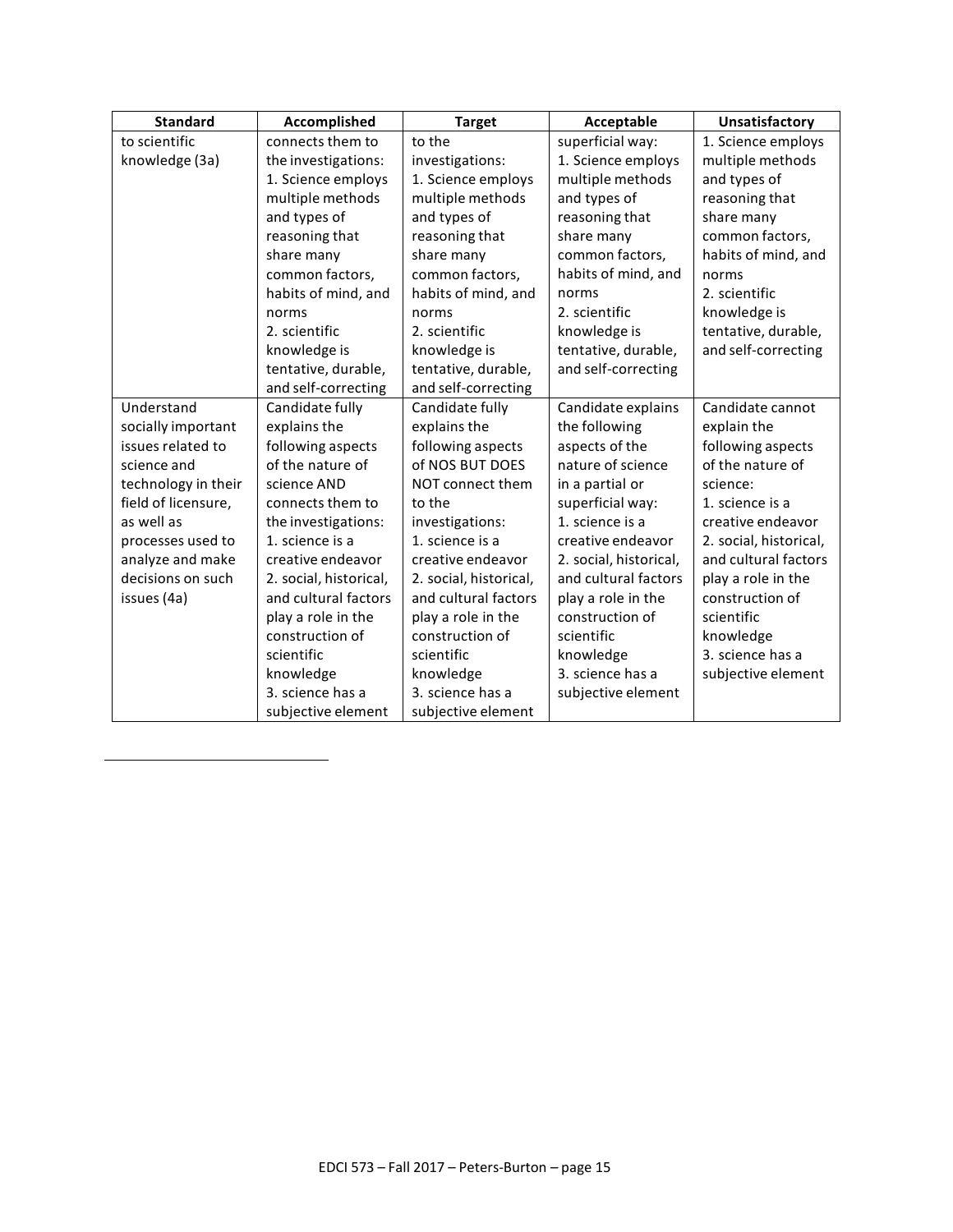# Safety Assignment (PBA)

| <b>Standard</b>     | Accomplished         | <b>Target</b>          | Acceptable            | Unsatisfactory        |
|---------------------|----------------------|------------------------|-----------------------|-----------------------|
| Understand the      | Within self-         | Given a                | Candidate is able     | Candidate is not      |
| legal and ethical   | developed lessons    | hypothetical lab       | to list the legal     | able to list the      |
| responsibilities of | and unit, candidate  | activity, the          | responsibilities of a | legal                 |
| science teachers    | consistently         | candidate is able to   | teacher AND           | responsibilities of a |
| for the welfare of  | identifies the legal | identify the legal     | describe how to       | teacher AND is not    |
| their students, the | responsibilities of  | responsibilities of    | hypothetically        | able to describe      |
| proper treatment    | the teacher AND is   | the teacher AND        | address these         | how to address        |
| of animals, and the | able to describe     | describe how to        | responsibilities      | those                 |
| maintenance and     | how to address       | address these          |                       | responsibilities      |
| disposal of         | these                | responsibilities       |                       |                       |
| materials (9a)      | responsibilities     |                        |                       |                       |
| Know and practice   | Within self-         | Given a                | Candidate is able     | Candidate is not      |
| safe techniques for | developed lessons    | hypothetical           | to list safe          | able to list safe     |
| the preparation,    | and unit, candidate  | activity, candidate    | practices             | practices             |
| storage,            | can safely prepare,  | is able to list safe   | associated with       | associated with       |
| dispensing,         | store, dispense,     | practices              | materials including   | materials in the      |
| supervision, and    | and dispose of       | associated with        | preparation,          | science               |
| disposal of all     | materials used       | materials              | storage, disposal,    | classroom             |
| materials used in   | during science       | including              | and supervision       |                       |
| science instruction | instruction AND      | preparation,           |                       |                       |
|                     | provide              | storage, disposal,     |                       |                       |
|                     | appropriate          | and supervision        |                       |                       |
|                     | emergency            | AND is able to         |                       |                       |
|                     | procedures to        | outline                |                       |                       |
|                     | share with           | appropriate            |                       |                       |
|                     | students for         | emergency              |                       |                       |
|                     | activities           | procedures for         |                       |                       |
|                     |                      | the lab                |                       |                       |
| Know and follow     | Within self-         | Given a                | Candidate is able     | Candidate is not      |
| emergency           | developed lessons,   | hypothetical           | to list emergency     | able to describe      |
| procedures,         | candidate is able to | activity, candidate    | procedures,           | emergency             |
| maintain safety     | articulate safety    | is able to list safety | explain the           | procedures,           |
| equipment, and      | concerns and         | concerns and           | maintenance of        | explain the           |
| ensure safety       | appropriate          | appropriate            | primary safety        | maintenance of        |
| procedures          | emergency            | emergency              | equipment, and        | any safety            |
| appropriate for the | procedures, as well  | procedures, as well    | determine how to      | equipment, or         |
| activities and      | as what safety       | as what safety         | address safety        | determine how to      |
| abilities of        | equipment should     | equipment should       | concerns within a     | address safety        |
| students (9c)       | be available and     | be available and       | particular activity   | concerns for a        |
|                     | how to use it        | how to use it          |                       | particular activity   |
| Treat all living    | Within self-         | Given a                | Candidate is able     | Candidate is not      |
| organisms used in   | developed lessons,   | hypothetical           | to list safe,         | able to list safe,    |
| the classroom and   | candidate is able to | activity, candidate    | humane, and           | humane, and           |
| found in the field  | articulate safe,     | is able to list safe,  | ethical practices     | ethical practices     |
| in a safe, humane,  | humane, and          | humane, and            | associated with the   | associated with the   |
| and ethical manner  | ethical practices    | ethical practices      | use and disposal of   | use and disposal of   |
| and respect legal   | associated with the  | associated with the    | living organisms      | living organisms      |
| restrictions on     | use and disposal     | use and disposal of    |                       |                       |
| their collection,   | living organisms     | living organisms       |                       |                       |
| keeping, and use    |                      |                        |                       |                       |
| (9d)                |                      |                        |                       |                       |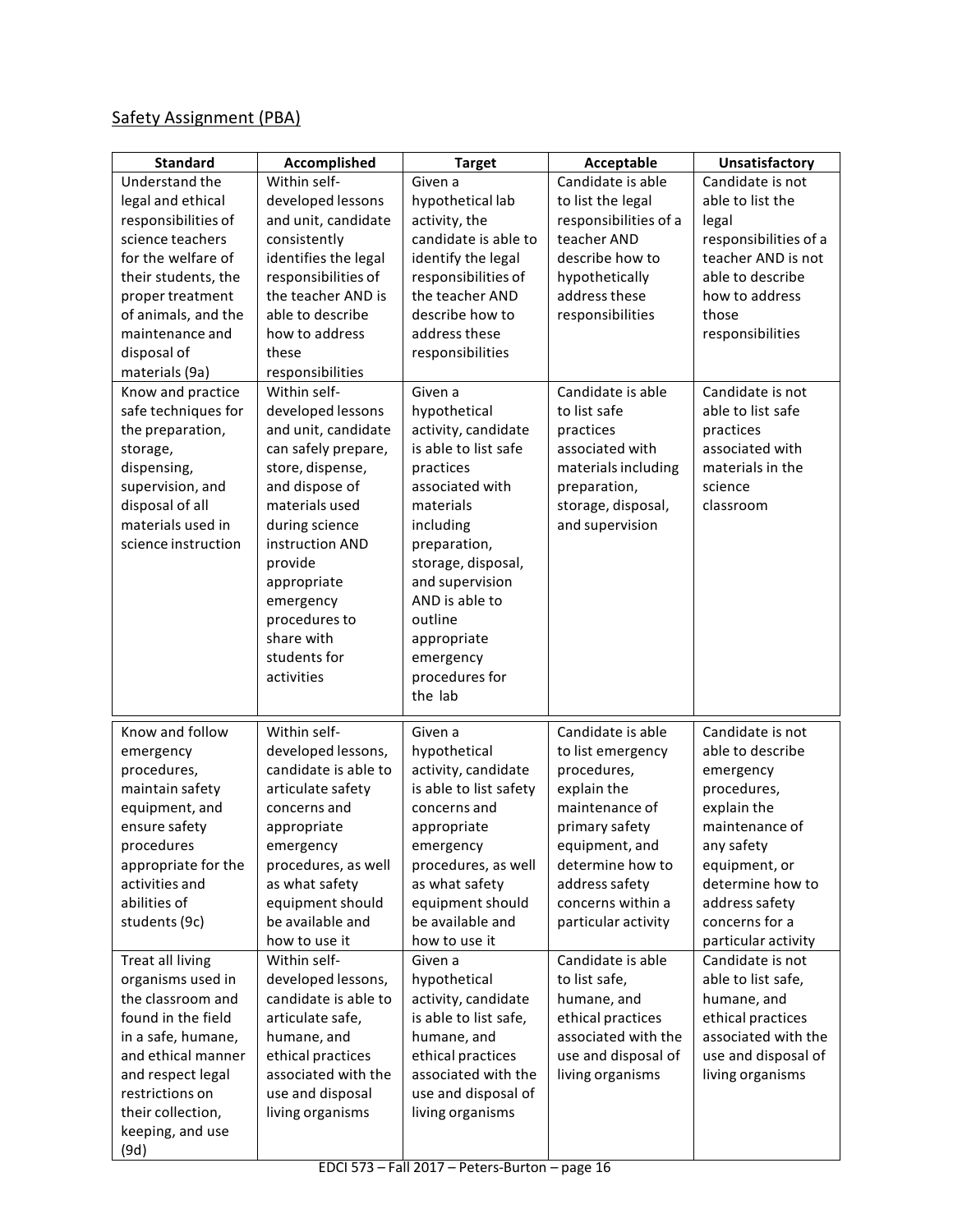# Original Lesson (PBA)

| <b>Criteria</b>                                                                                                                                                                                                               | <b>Does Not Meet</b>                                                                                                                                                                                                | <b>Approaches</b>                                                                                                                                                             | <b>Meets</b>                                                                                                                                                            | <b>Exceeds Standard</b>                                                                                                                                                                                                                           |
|-------------------------------------------------------------------------------------------------------------------------------------------------------------------------------------------------------------------------------|---------------------------------------------------------------------------------------------------------------------------------------------------------------------------------------------------------------------|-------------------------------------------------------------------------------------------------------------------------------------------------------------------------------|-------------------------------------------------------------------------------------------------------------------------------------------------------------------------|---------------------------------------------------------------------------------------------------------------------------------------------------------------------------------------------------------------------------------------------------|
|                                                                                                                                                                                                                               | <b>Standard</b>                                                                                                                                                                                                     | <b>Standard</b>                                                                                                                                                               | <b>Standard</b>                                                                                                                                                         |                                                                                                                                                                                                                                                   |
| <b>LESSON PLANNING</b>                                                                                                                                                                                                        |                                                                                                                                                                                                                     |                                                                                                                                                                               |                                                                                                                                                                         |                                                                                                                                                                                                                                                   |
| The candidate<br><b>identifies</b><br>performance-based<br>objectives and<br>appropriate<br>curriculum goals<br>that are relevant to<br>learners.<br>In TASC $7(a)$                                                           | The candidate does<br>not identify<br>performance-based<br>objectives and<br>appropriate<br>curriculum goals<br>that are relevant to<br>learners.                                                                   | The candidate<br>identifies<br>objectives and<br>curriculum goals but<br>they are not<br>performance-based<br>or appropriate for<br>subject and/or<br>grade level.            | The candidate<br>identifies<br>performance-based<br>objectives and<br>appropriate<br>curriculum goals and<br>they are appropriate<br>for subject and/or<br>grade level. | The candidate<br>identifies well-<br>developed,<br>performance-based<br>objectives,<br>appropriate<br>curriculum goals<br>that are appropriate<br>for subject and/or<br>grade level;<br>correctly<br>formulated; and<br>addressed all<br>domains. |
| The candidate<br><b>identifies</b><br>national/state/local<br>standards that align<br>with objectives and<br>are appropriate for<br>curriculum goals<br>and are relevant to<br>learners.<br>InTASC $7(g)$                     | The candidate does<br>not identify<br>national/state/local<br>standards that align<br>with the objectives<br>or the standards are<br>not appropriate for<br>curriculum goals or<br>are not relevant to<br>learners. | The candidate<br>identifies<br>national/state/local<br>standards but the<br>standards are<br>not aligned with the<br>objectives and/or<br>marginally relevant<br>to learners. | The candidate<br>identifies<br>national/state/<br>local standards<br>that are aligned with<br>the objectives and<br>relevant to learners.                               | The candidate<br>identifies<br>national/state/<br>local standards that<br>are clearly aligned<br>with the objectives<br>and relevant to<br>learners.                                                                                              |
| The candidate<br>continually seeks<br>appropriate ways to<br>employ technology<br>to support<br>assessment practice<br>both to engage<br>learners more fully<br>and to assess and<br>address learner<br>needs.<br>InTASC 6(i) | The candidate does<br>not identify<br>appropriate<br>technology to<br>engage learners<br>even though it was<br>available.                                                                                           | The candidate<br>identify technology<br>to engage learners<br>though it would be<br>ineffective to teach<br>the content and<br>address learner<br>needs.                      | The candidate<br>identifies<br>appropriate<br>technology to<br>engage learners<br>more fully and<br>assess and address<br>learner needs.                                | The candidate<br>identifies effective,<br>creative and<br>appropriate<br>technology to<br>engage learners<br>more fully and<br>assess and enhance<br>student learning<br>needs.                                                                   |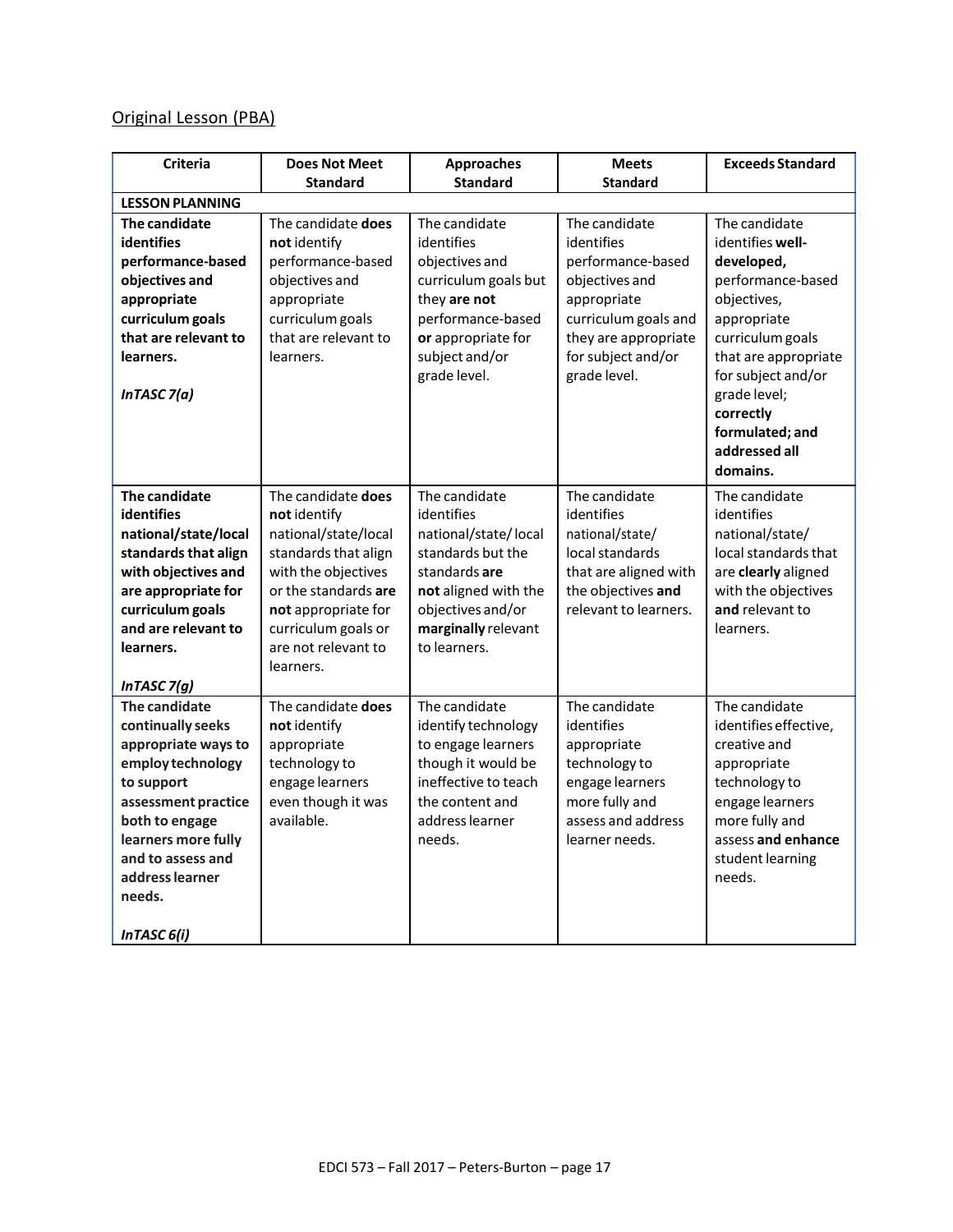| The candidate<br>facilitates learners'<br>use of current tools<br>and resources to<br>maximize content<br>learning in varied<br>contexts.<br>In TASC $5(c)$                                                | The candidate's<br>plans do not provide<br>evidence of<br>opportunities for<br>learners' use of<br>current tools<br>(technology) nor<br>resources to<br>maximize content<br>learning in varied<br>contexts.                              | The candidate's<br>plans provide<br>evidence of<br>opportunities for<br>learners' use of<br>current tools and<br>resources that are<br>ineffective to<br>maximize content<br>learning in varied<br>contexts.                | The candidate's<br>plans provide<br>evidence of<br>opportunities for<br>learners' use of<br>current tools and<br>resources that are<br>effective to<br>maximize content<br>learning in varied<br>contexts.                                          | The candidate's<br>plans provide<br>substantial evidence<br>of multiple<br>opportunities for<br>learners' use of<br>current tools and<br>resources that are<br>creative and<br>effective to<br>maximize content<br>learning in varied<br>contexts.                                      |
|------------------------------------------------------------------------------------------------------------------------------------------------------------------------------------------------------------|------------------------------------------------------------------------------------------------------------------------------------------------------------------------------------------------------------------------------------------|-----------------------------------------------------------------------------------------------------------------------------------------------------------------------------------------------------------------------------|-----------------------------------------------------------------------------------------------------------------------------------------------------------------------------------------------------------------------------------------------------|-----------------------------------------------------------------------------------------------------------------------------------------------------------------------------------------------------------------------------------------------------------------------------------------|
| The candidate plans<br>how to achieve<br>each student's<br>learning goals,<br>choosing<br>accommodations to<br>differentiate<br>instruction for<br>individuals and<br>groups of learners.<br>InTASC 7(b)   | The candidate's<br>lesson plan does not<br>provide evidence of<br>accommodations to<br>differentiate<br>instruction for<br>individuals and<br>groups of learners.                                                                        | The candidate's<br>lesson plan provides<br>evidence of an<br>effort to meet<br>student's learning<br>goals, and attempts<br>accommodations to<br>differentiate<br>instruction for<br>individuals and<br>groups of learners. | The candidate's<br>lesson plan provides<br>evidence of<br>successfully<br>meeting each<br>student's learning<br>goals, and<br>successfully makes<br>accommodations to<br>differentiate<br>instruction for<br>individuals and<br>groups of learners. | The candidate's<br>lesson plan provides<br>evidence of<br>successfully meeting<br>each student's<br>learning goals, and<br>successfully makes a<br>variety of<br>accommodations to<br>differentiate<br>instruction for<br>individuals and<br>groups of learners.                        |
| The candidate<br>develops<br>appropriate<br>sequencing and<br>pacing of learning<br>experiences and<br>provides multiple<br>ways to<br>demonstrate<br>knowledge and<br>skill.<br>In TASC $7(c)$            | The candidate does<br>not plan for<br>appropriate<br>sequencing and<br>pacing of learning<br>experiences.<br>Tasks, methods,<br>strategies are not<br>stated.                                                                            | The candidate plans<br>for appropriate<br>sequencing and<br>pacing of learning<br>experiences; but<br>tasks, methods and<br>strategies are not<br>stated and/or not<br>appropriate or<br>effective for the<br>lesson.       | The candidate plans<br>for appropriate<br>sequencing and<br>pacing of learning<br>experiences; and all<br>tasks, methods, and<br>strategies are stated<br>and/or are<br>appropriate and<br>effective for the<br>lesson.                             | The candidate plans<br>for appropriate<br>sequencing and<br>pacing of learning<br>experiences; tasks,<br>methods and<br>strategies include a<br>variety of creative,<br>active learning,<br>instructional<br>strategies that<br>address learner<br>differences to<br>maximize learning. |
| PLANNED INSTRUCTIONAL STRATEGIES                                                                                                                                                                           |                                                                                                                                                                                                                                          |                                                                                                                                                                                                                             |                                                                                                                                                                                                                                                     |                                                                                                                                                                                                                                                                                         |
| The candidate<br>stimulates learner<br>reflection on prior<br>content knowledge,<br>links new concepts<br>to familiar<br>concepts, and<br>makes connections<br>to learners'<br>experiences.<br>InTASC 4(d) | The candidate does<br>not plan an opening<br>activity that<br>stimulates learner<br>reflection on prior<br>content knowledge,<br>links new concepts<br>to familiar concepts,<br>nor makes<br>connections to<br>learners'<br>experiences. | The candidate plans<br>an opening activity<br>that used learner<br>prior content<br>knowledge, but<br>does not link new<br>concepts to familiar<br>concepts, or make<br>connections to<br>learners'<br>experiences.         | The candidate plans<br>an opening activity<br>that stimulates<br>learner reflection on<br>prior content<br>knowledge, links<br>new concepts to<br>familiar concepts,<br>and makes<br>connections to<br>learners'<br>experiences.                    | The candidate plans<br>an opening activity<br>that actively<br>stimulates learner<br>reflection on prior<br>content knowledge,<br>effectively links new<br>concepts to familiar<br>concepts, and<br>creatively makes<br>connections to<br>learners'<br>experiences.                     |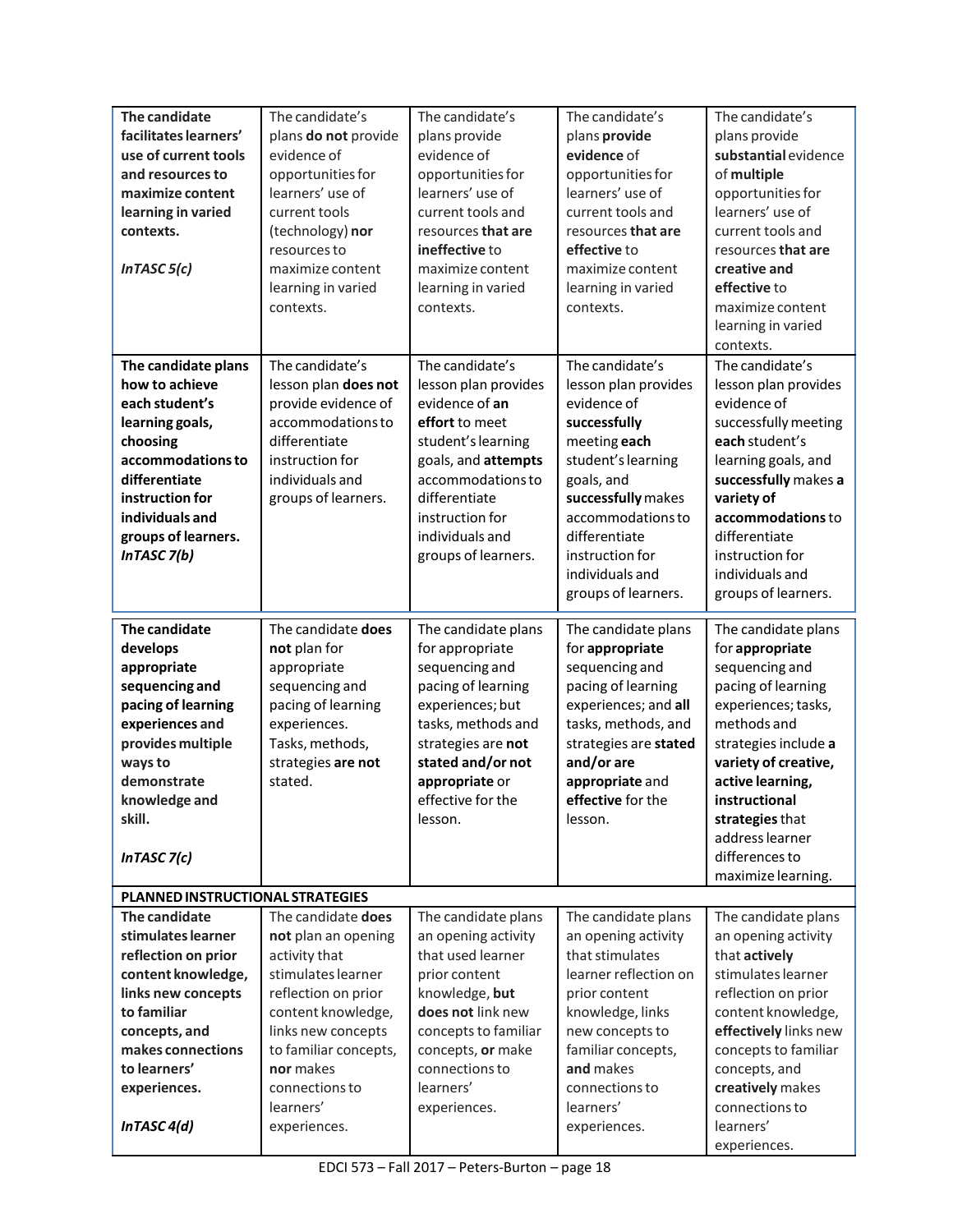| The candidate<br>engages learners in<br>multiple ways of<br>demonstrating<br>knowledge and skill<br>as part of the<br>assessment process.<br>InTASC 6(e)                                                             | The candidate does<br>not use assessment<br>as closure to check<br>for comprehension<br>and student<br>knowledge and<br>skills. | The candidate uses<br>assessment as<br>closure to<br>demonstrate<br>knowledge and skills<br>to check for<br>comprehension<br>but they are<br>inappropriate<br>and/or ineffective. | The candidate uses<br>appropriate<br>assessment<br>strategies as closure<br>to demonstrate<br>knowledge and skills<br>to check for<br>understanding.                                                                       | The candidate uses<br>creative<br>appropriate<br>assessments for<br>closure to<br>demonstrate<br>knowledge and skills<br>to check for<br>comprehension.                                                       |
|----------------------------------------------------------------------------------------------------------------------------------------------------------------------------------------------------------------------|---------------------------------------------------------------------------------------------------------------------------------|-----------------------------------------------------------------------------------------------------------------------------------------------------------------------------------|----------------------------------------------------------------------------------------------------------------------------------------------------------------------------------------------------------------------------|---------------------------------------------------------------------------------------------------------------------------------------------------------------------------------------------------------------|
| <b>ASSESSMENTS</b><br>The candidate plans<br>instruction based<br>on pre-assessment<br>data, prior learning<br>knowledge and<br>skill.<br>InTASC 7(d)                                                                | The candidate does<br>not plan instruction<br>based on pre-<br>assessment data,<br>prior learning<br>knowledge or skills.       | The candidate plans<br>instruction based on<br>pre-assessment<br>data, prior learning<br>knowledge and skills<br>but it was not<br>effective.                                     | The candidate plans<br>instruction based on<br>pre-assessment<br>data, prior learning<br>knowledge and skill.<br>Pre-assessment<br>strategy/method<br>appropriate and<br>effectively assess<br>student prior<br>knowledge. | The candidate plans<br>instruction based on<br>pre-assessment<br>strategy/method<br>that are creative<br>and effective way to<br>assess student prior<br>knowledge and skills<br>and to guide<br>instruction. |
| The candidate<br>designs<br>assessments that<br>match learning<br>objectives with<br>assessment<br>methods and<br>minimizes sources<br>of bias that can<br>distort assessment<br>results.<br>InTASC <sub>6</sub> (b) | The candidate's<br>lesson design does<br>not include post-<br>assessments<br>strategies or<br>methods.                          | The candidate's<br>lesson design<br>includes post-<br>assessments<br>strategies or<br>methods but the<br>strategies/methods<br>were not effective.                                | The candidate's<br>lesson design<br>includes post-<br>assessments that<br>were appropriate to<br>effectively assess<br>student learning.                                                                                   | The candidate's<br>post-assessment<br>matches learning<br>objectives and<br>includes creative<br>strategies to<br>effectively assess<br>student learning.                                                     |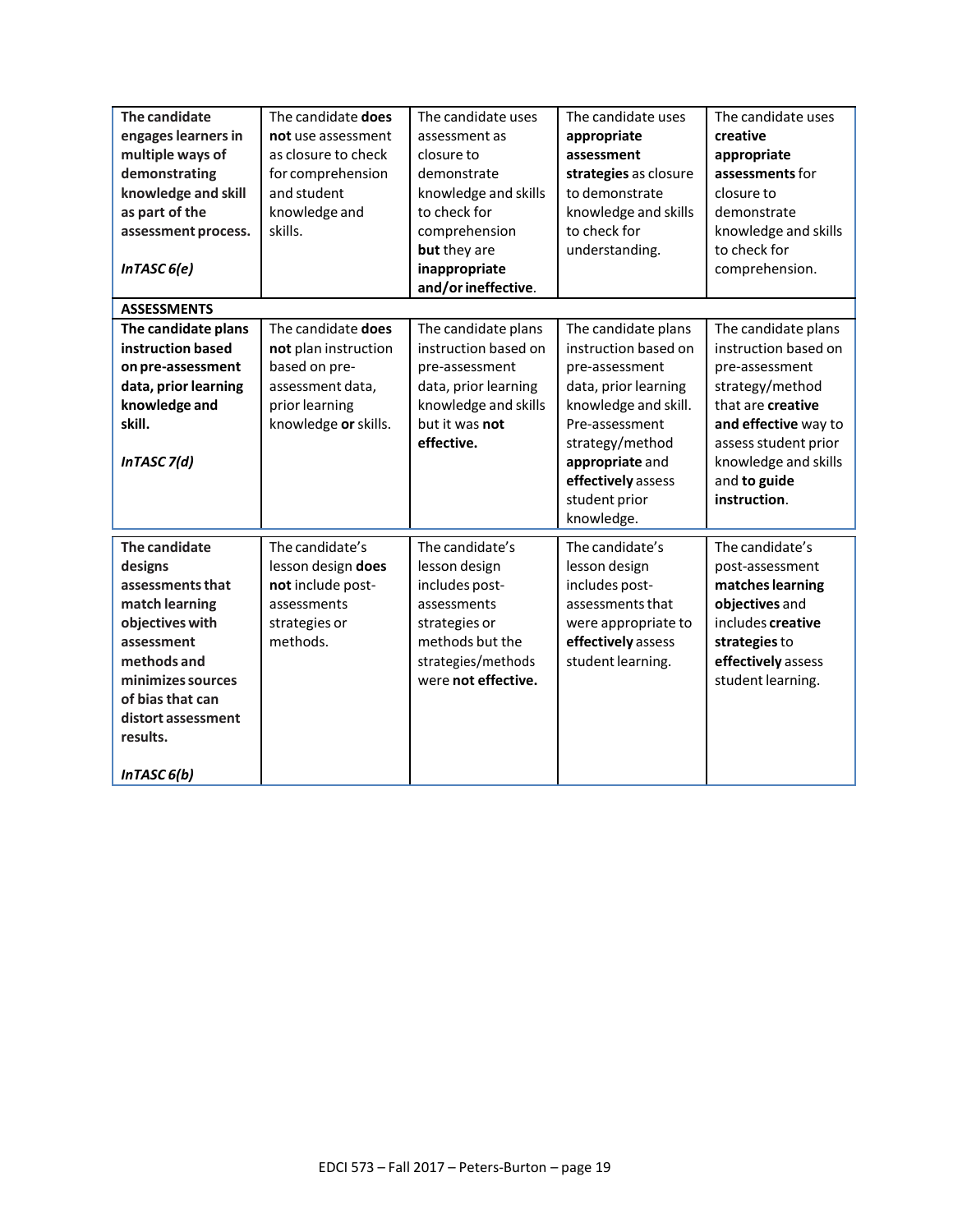#### **IMPORTANT INFORMATION FOR LICENSURE COMPLETION**

Student Clinical Practice: Internship Requirements

#### **Memo:**

**To:** all CEHD students seeking student teaching internships in spring 2018 and forward

**From:** Jeff Davis, Director of Educator Preparation, CEHD

**Re:** Internship application requirements

**Date:** May 1, 2017

Students – please note the following requirements for Spring 2018 internship applications. **No extensions to the application deadlines will be given for missing/incorrect/failing test scores, missing endorsements, or missing/incorrect CPR/AED/First Aid certifications**.

#### **Student Clinical Practice: Internship Application Requirements**

#### **TESTING**

Since 2015, internship applications must include **all** official and passing test scores must be submitted and in the Mason system (i.e. Banner/PatriotWeb) by the internship application deadline. Allow a **minimum** of six weeks for official test scores to arrive at Mason. Testing too close to the application deadline means scores will not arrive in time and the internship application will not be accepted.

For Spring 2018 internships, this means that the latest you could test in time for scores to be reported to Mason by September 15<sup>th</sup> is **August 1<sup>st</sup>**.

#### **Required tests:**

- **Praxis Core Academic Skills for Educators Tests (or qualifying substitute)**
- VCLA
- RVE (specific programs only ... see link below)
- ACTFL (Foreign Language only…unofficial scores are acceptable *for this test only*)
- **Praxis II (content knowledge exam in your specific endorsement area)**

For details, please check<http://cehd.gmu.edu/teacher/test/>

#### **ENDORSEMENTS**

Please note that ALL endorsement coursework must be completed, with all transcripts submitted and approved by the CEHD Endorsement Office, prior to the internship application deadline. Since the internship application must be submitted in the semester prior to the actual internship, please make an appointment to meet with the Endorsement Specialist and plan the completion of your Endorsements accordingly.

#### **CPR/AED/First Aid** – **NEW hands-on training required for licensure!**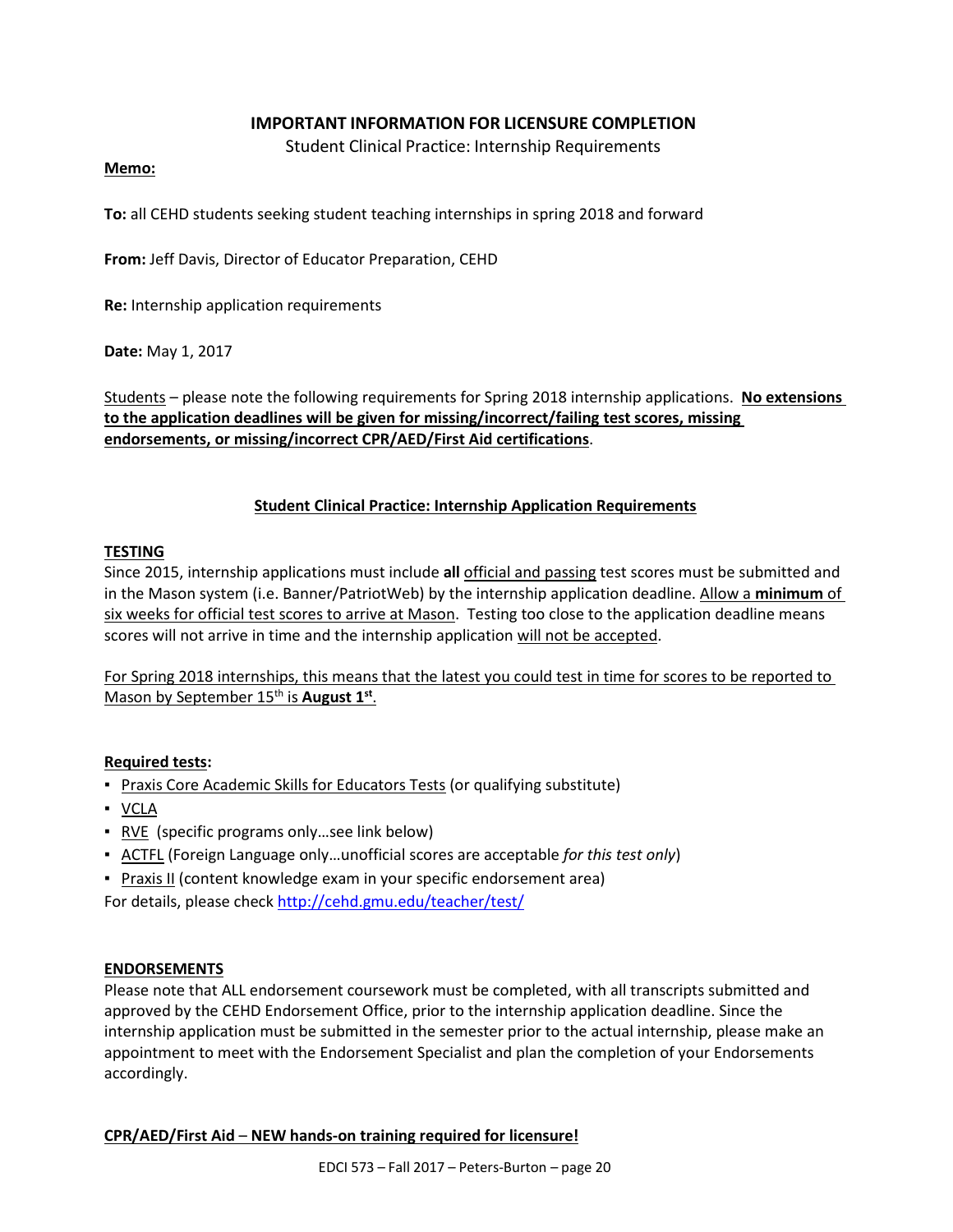Due to a recent change in Virginia law, effective July 1, 2017, all new license applications and license renewals must include verification that "hands-on" First Aid/CPR/AED training was completed. This means that applications for spring 2018 internships must also include verification of completing "hands-on" training. After June 30, 2017, the online training will no longer be accepted.

Emergency First Aid, CPR, and Use of AED Certification or Training requirement must be submitted and in the Mason system (i.e. Banner/PatriotWeb) by the application deadline. Students must submit one of the "acceptable evidence" documents listed at<http://cehd.gmu.edu/teacher/emergency-first-aid> to the CEHD Educator Preparation Office. In order to have the requirement reflected as met in the Mason system, documents can be scanned/e-mailed to [internsh@gmu.edu](mailto:internsh@gmu.edu) or dropped-off in Thompson Hall, Suite 1700.

#### **DYSLEXIA AWARENESS TRAINING – NEW requirement for licensure!**

Effective July 1, 2017, every person seeking initial licensure or renewal of a license shall complete awareness training, provided by VDOE, on the indicators of dyslexia, as that term is defined by the board and regulations, and the evidence-based interventions and accommodations for dyslexia. The training module is located at

[http://www.doe.virginia.gov/teaching/licensure/dyslexia-module/story.html.](http://www.doe.virginia.gov/teaching/licensure/dyslexia-module/story.html)

Similar to the Child Abuse Prevention Module, students will need to save and print out the completion certificate at the end of the module.

#### **BACKGROUND CHECKS/FINGERPRINTING**

All local school systems require students to complete a criminal background check through their human resources office (not through George Mason University) **prior to beginning the internship**. Detailed instructions on the process will be sent to the student from either the school system or Mason.

When applying for their background check/fingerprinting, students are **strongly advised** to disclose any/all legal incidents that may appear on their records. School divisions can and will withhold internship placement if discrepancies are found between a student's disclosure and their official judicial record. Students must assume the risk that classes may be deferred and their program progress delayed or altered due to the individual severity of notations on such a check and review by individual agencies.

#### **PLEASE NOTE:**

Your G# must be clearly noted (visible and legible) on the face of any & all documents that you submit.

#### **APPLICATION**

The internship application can be downloaded at [http://cehd.gmu.edu/teacher/internships-field](http://cehd.gmu.edu/teacher/internships-field-experience)[experience](http://cehd.gmu.edu/teacher/internships-field-experience)

# **DEADLINES**

**Spring 2018 internship application deadline:** 

- \* Traditional Internship: *September 15, 2017*
- **\*** On-the Job Internship: *November 1, 2015*